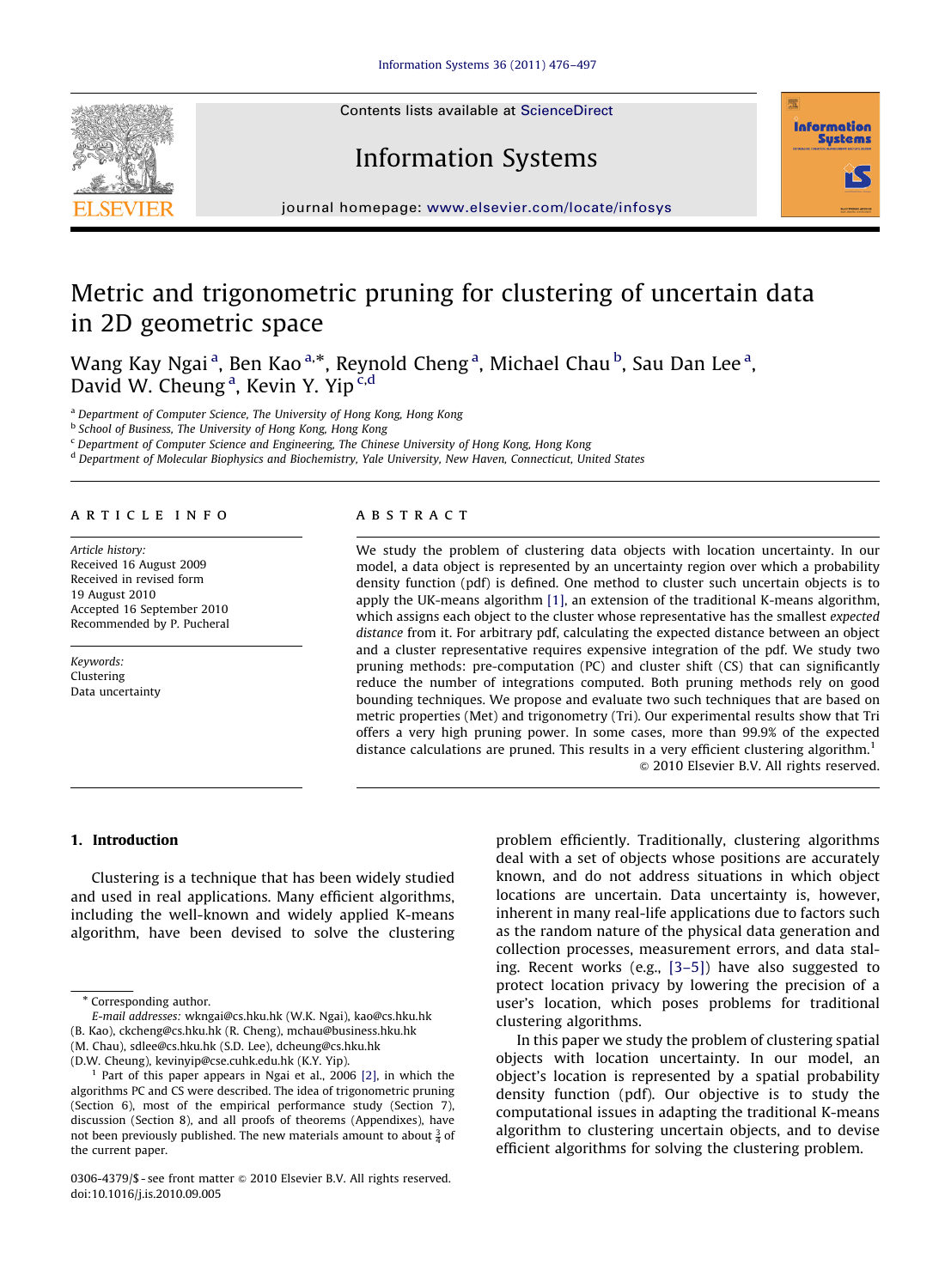As a motivating example, let us consider the problem of clustering mobile devices. In many wireless network applications, mobile devices report their locations periodically to a remote server [\[6\].](#page-20-0) Each device can make low-power shortranged communication to neighboring devices, or highpower long-ranged communication with the remote server directly. To reduce power consumption, batching protocols have been proposed. Under these protocols, certain devices are elected as leaders, whose job is to collect messages from neighboring devices through short-ranged communication. The leaders then send the collected messages in batch to the server through long-ranged communication [\[7,8\]](#page-20-0) (Fig. 1). By batching messages, many long-ranged messages are replaced by short-ranged ones. The election of local leaders can be formulated as a clustering problem. The goal is to minimize the distance between every device and its corresponding local leader. This clustering problem differs from the traditional setting in the existence of data uncertainty:

- $\bullet$  The physical instruments used for determining the device locations are accurate only up to a certain precision.
- The current locations of the mobile devices can only be estimated based on their last reported values, i.e., the data are always stale. Other practical problems, such as packet loss, could also increase the degree of uncertainty.
- Data uncertainty may also be introduced by the user to protect his location privacy. Particularly, the idea of location cloaking has been investigated [\[4,5\]](#page-20-0), where the actual location of a user is converted to a larger region, before it is sent to the service provider.

Due to uncertainty, the whereabouts of a mobile device can only be estimated by imposing an uncertainty model on its last reported location [\[9\].](#page-20-0) A typical uncertainty model requires knowledge about the moving speed of the device and whether its movement is restricted (such as a car moving in a road network) or unrestricted (such as a tracking device mounted on an animal moving on plains). Typically, a 2D probability density function is defined over a bounded region to model such uncertainty.

Let us now formally define our uncertain data clustering problem. We consider a set of *n* objects  $o_i$  ( $1 \le i \le n$ ) in



Fig. 1. Reporting locations to cluster leaders using short-ranged communication has a much lower power consumption than making long-ranged communication with the server directly.

a 2D space. Each object  $o_i$  is represented by a probability density function (pdf)  $f_i : \mathbb{R}^2 \to \mathbb{R}$  that specifies the probability density of each possible location of the object. The goal is to partition the objects into  $k$  clusters, such that each object  $o_i$  is assigned to a cluster  $c_i$  and that  $o_i$  is close to a cluster representative point  $p_{c_i}$  of  $c_i$ . To measure closeness, we define a distance function between an uncertain object and a cluster representative point as the expected distance between them:

$$
ED(o_i, p_{c_i}) = \int f_i(x) d(x, p_{c_i}) dx,
$$
\n(1)

where *d* is the Euclidean distance and the integration is taken over the uncertainty region (which is assumed to be bounded, as we will discuss below) in which the pdf integrates to one. Given a cluster  $c_i$ , its representative  $p_{c_i}$  is given by the mean of the centers of mass of all the objects assigned to  $c_i$ . The clustering goal is then to find  $c_i$ 's (and thus  $p_{c_i}$ 's) such that the following objective function is minimized:

$$
G = \sum_{i=1}^{n} ED(o_i, p_{c_i}) = \sum_{i=1}^{n} \int f_i(x) d(x, p_{c_i}) dx.
$$
 (2)

We assume that the pdfs can take any arbitrary form, which is important when the possible locations of a device are constrained by its dynamic environment, such as the road structure. The only additional requirement we impose on the pdfs is that each of them should integrate to one within a bounded region. This is a reasonable requirement for many applications. For example, the current location of a mobile device is restricted by its last reported location, its maximum speed, and the duration between two location reports [\[10,11\].](#page-20-0) In location cloaking, the actual coordinates of a user's location were replaced by a uniform distribution over a bounded region [\[4,5\].](#page-20-0)

In a separate study [\[1\]](#page-20-0), it was shown that the quality of clustering results could be improved by explicitly considering data uncertainty. An algorithm called UK-means (Uncertain K-means) was proposed to take data uncertainty into account during the clustering process. Experimental results showed that UK-means consistently produced better clusters than the traditional K-means algorithm. Yet for arbitrary pdfs, expected distance calculations require costly numerical integrations. A straightforward implementation of UK-means for arbitrary pdfs would require a lot of such expected distance calculations, which are computationally impractical.

In this paper we study two pruning algorithms, namely pre-computation (PC) and cluster-shift (CS), which can significantly reduce the number of expected distance calculations of UK-means. The effectiveness of both algorithms relies on good bounds of expected distances. We propose and evaluate two bounding techniques that are based on metric properties (Met) and trigonometry (Tri). Met bounds are derived using the triangle inequality, and Tri bounds are obtained by a number of trigonometric rules. Our experimental results show that while the simple Met bounds are already powerful in pruning expected distance calculations, the more advanced Tri bounds provide further pruning power. In some of our experiments, more than 99.9% of the expected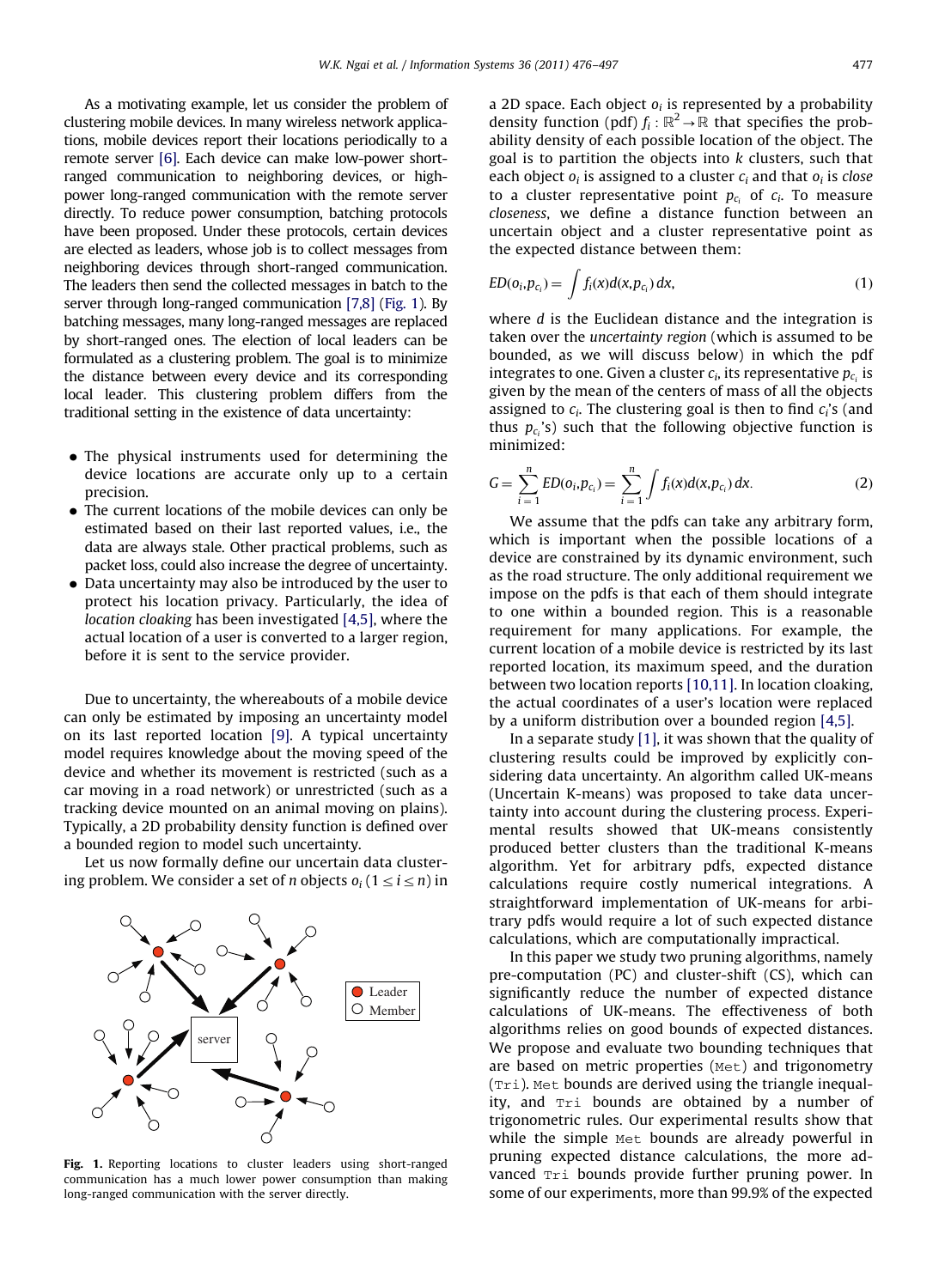distance calculations are pruned. This results in a very efficient clustering algorithm.

The rest of this paper is organized as follows. Section 2 describes some related work on uncertain data mining in general and uncertain data clustering in particular. Section 3 describes the UK-means algorithm. We explain the performance bottleneck in UK-means and introduce a generic pruning framework for reducing the number of expected distance calculations. Based on this framework, we propose and analyze a number of pruning algorithms. In Section 4 we first describe a simple pruning algorithm that uses the idea of minimum bounding rectangles (MBRs). In Section 5, we introduce two pruning algorithms PC and CS. We will show that the effectiveness of these pruning algorithms relies heavily on the tightness of the lower and upper bounds of the expected distances. A major portion of this paper is thus dedicated to the study of such bounding techniques. Section 5 discusses the Met bounds, which are derived from the triangle inequality. Section 6 discusses the Tri bounds, which are derived from trigonometric rules. In Section 7 we evaluate the effectiveness of the various methods by extensive experiments. Section 8 discusses some observations and potential future developments, and Section 9 concludes the paper. Finally, the appendixes contain detailed mathematical proofs of our theorems.

Before we end this section, we remark that although we focus on 2D spaces (such as those related to geographical and location-based applications), our pruning algorithms and bounding techniques are theoretically applicable to high-dimensional spaces as well. In particular, all the mathematical proofs of our theorems can be extended to high-dimensional spaces. The computational overheads incurred in the pruning methods, however, are higher in higher dimensional spaces.

## 2. Related work

There has been significant research interest in uncertain data management in recent years. Data uncertainty has been broadly classified into existential uncertainty and value uncertainty. Existential uncertainty appears when it is uncertain whether an object or a data tuple exists. For example, a data tuple in a relational database could be associated with a probability that represents the confidence of its presence [\[12,13\].](#page-20-0) Value uncertainty, on the other hand, appears when a tuple is known to exist, but its values are not known precisely. A data item with value uncertainty is usually represented by a pdf over a finite and bounded region of possible values  $[1,10,11,14-16]$ . In this paper we study the problem of clustering objects with value uncertainty.

There has been growing interest in uncertain data mining. In [\[1\]](#page-20-0), the well-known K-means clustering algorithm is extended to the UK-means algorithm for clustering uncertain data. In that study, it is empirically shown that clustering results are improved if data uncertainty is taken into account during the clustering process. One caveat of the approach is the costly computation of numeric integration. To improve the performance of UK-means, pruning techniques have been

proposed. Examples include min–max-dist pruning [\[2\]](#page-20-0), CK-means [\[17\],](#page-20-0) and Voronoi-diagram-based methods [\[18\].](#page-20-0) Our methods are similar to those of min–max-dist pruning [\[2\]](#page-20-0) in that they all attempt to estimate bounds of expected distances (see Eq. (1)), which are then used to prune unnecessary integrations. The difference is that we apply trigonometric rules in bound estimations. As we will show later, our methods result in much tighter bounds and hence much more effective pruning algorithms. A recent publication has reported advancements on the topic of MBR-based pruning [\[19\].](#page-21-0) Our problem setting represents a special case of their general model. In this degenerate case, though, their proposed new technique reduces back to min–max-dist pruning, and hence cannot be applied to our problem to improve the pruning effectiveness.<sup>2</sup>

Voronoi-diagram-based (VD-based) clustering algorithms [\[18\]](#page-20-0) represent a very different approach. Under VD-based algorithms, a Voronoi diagram of the cluster representatives is first constructed. The algorithms then check whether an uncertain object o's MBR lies entirely within a Voronoi cell c. If so, the cluster representative that corresponds to cell c must be the closest one to object o. Hence o is assigned to that cluster without computing any expected distances. We will briefly compare and contrast the VD-based approach and our bounding approach in Section 8.2.

Apart from studies in partition-based uncertain data clustering, other directions in uncertain data mining include density-based clustering (e.g., FDBSCAN [\[20\]\)](#page-21-0), frequent itemset mining [\[21\]](#page-21-0) and density-based classification [\[22\]](#page-21-0). For density-based clustering, two well-known algorithms, namely, DBSCAN [\[23\]](#page-21-0) and OPTICS [\[24\]](#page-21-0) have been extended to handle uncertain data. The corresponding algorithms are called FDBSCAN [\[20\]](#page-21-0) and FOPTICS [\[25\],](#page-21-0) respectively. In DBSCAN, the concepts of core objects and reachability are defined. Clusters are then formed based on these concepts. In FDBSCAN, the concepts are re-defined to handle uncertain data. For example, under FDBSCAN, an object o is a core object if the probability that there is a ''good number'' of other objects that are close to o exceeds a certain probability threshold. Also, whether an object  $y$  is "reachable" from another object  $x$  depends on both the probability of  $y$  being close to  $x$  and the probability that  $x$  is a core object. FOPTICS takes a similar approach of using probabilities to modify the OPTICS algorithm to cluster uncertain data.

Subspace clustering [\[26\]](#page-21-0) is a special kind of densitybased clustering where clusters are hidden in (unknown) low-dimensional subspaces. The study in [\[27\]](#page-21-0) extends the subspace clustering method in [\[28\]](#page-21-0) to handle uncertain data using expected distances.

Other formulations of the clustering problem have also been studied. In [\[29,30\]](#page-21-0), data uncertainty is represented by value intervals. Different distance measures, such as city-block distance and Minkowski distance, are extended to handle interval data. In [\[22\]](#page-21-0), each uncertain object is modeled by a kernel function that estimates its errors. The average of the kernel function values of all the objects at

<sup>2</sup> Refer to Section 5 and Figures 8–10 of [\[19\]](#page-21-0).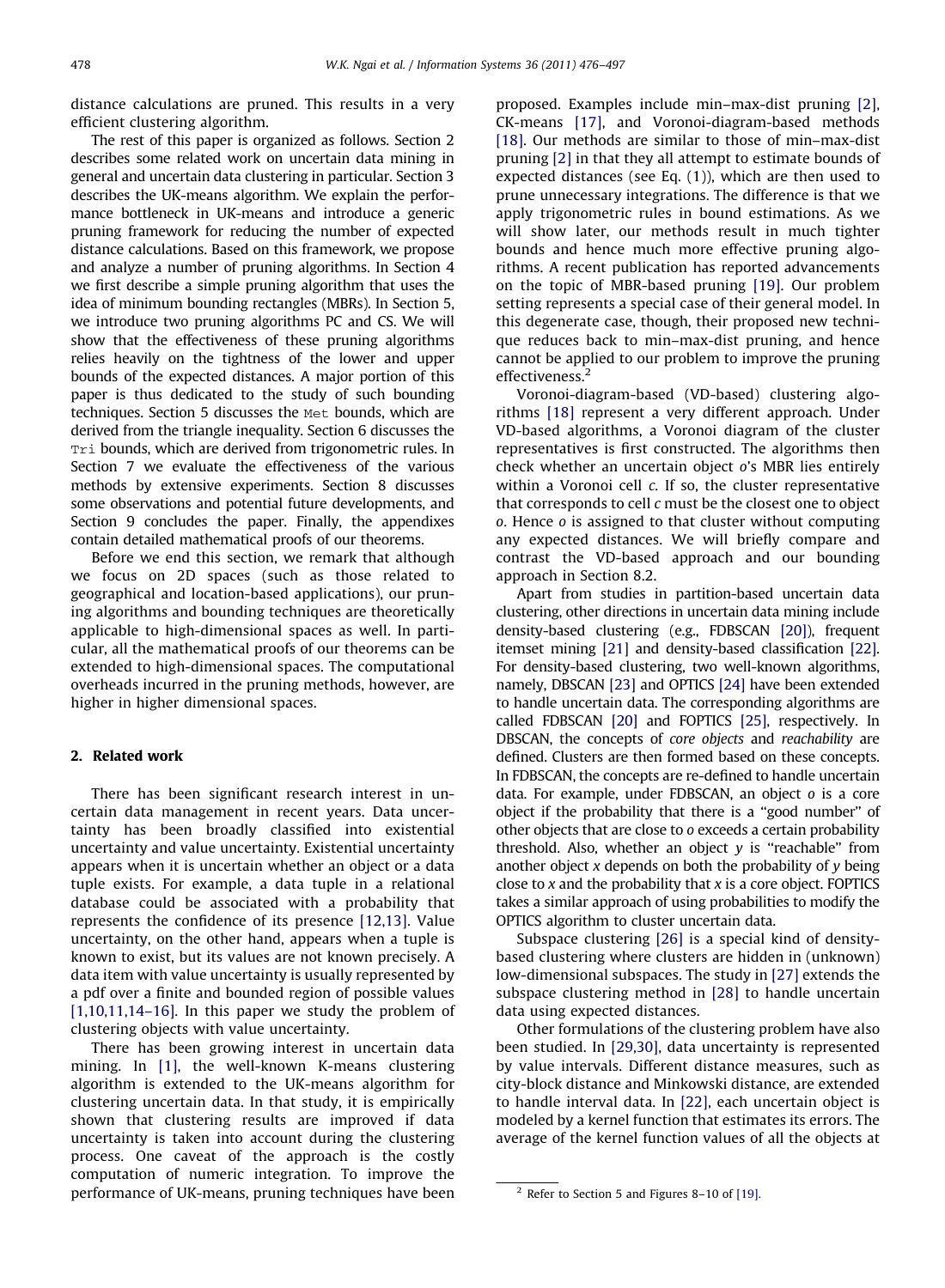any given point gives the data density at that point. An algorithm was proposed for using such data densities to solve the classification problem of uncertain data.

Clustering of uncertain data is also related to fuzzy clustering, which has long been studied in fuzzy logic [\[31\].](#page-21-0) In fuzzy clustering, a cluster is represented by a fuzzy subset of objects. Each object has a ''degree of belongingness'' with respect to each cluster. The fuzzy cmeans algorithm is one of the most widely used fuzzy clustering methods [\[32,33\].](#page-21-0) Different fuzzy clustering methods have been applied on normal or fuzzy data to produce fuzzy clusters [\[34,35\]](#page-21-0). A major difference between the clustering problem studied in this paper and fuzzy clustering is that we focus on hard clustering, for which each object belongs to exactly one cluster. Our formulation targets for applications such as mobile device clustering, in which each device should report its location to exactly one cluster leader.

## 3. The basic UK-means algorithm and min–max-dist pruning

The problem of clustering uncertain data was first addressed in [\[1\]](#page-20-0) where the UK-means algorithm was proposed. An objective of the paper was to study whether cluster quality could be improved by considering data uncertainty. The efficiency of UK-means was a secondary issue. In [\[2\]](#page-20-0), it is shown that UK-means can be very inefficient. Min–max-dist pruning was proposed to significantly reduce clustering time. In this section, we review the basic UK-means algorithm and the min–maxdist pruning approach.

As the name suggests, UK-means is similar to the iterative K-means algorithm, which was designed for clustering conventional point data [\[36\].](#page-21-0) To form k clusters, UK-means starts by randomly selecting  $k$  points as initial cluster representatives. Each object  $o_i$  is then assigned to the cluster whose representative  $p_i$  has the smallest expected distance from  $o_i$  (ED( $o_i$ , $p_i$ )) among all clusters. After the assignment, cluster representatives are recomputed as the mean of the centers of mass of the assigned objects. The two steps form an iteration, which is repeated until the convergence of an objective score. Fig. 2 shows the pseudocode of UK-means.

Algorithm UK-means  $(k: \text{target no. of clusters})$ 

for  $j = 1$  to k do  $\mathbf{1}$  $\overline{2}$  $p_i = random\_point()$  $\sqrt{3}$  $new\_obj\_score = \infty$  $\overline{4}$  $\text{do}$  {  $5\,$  $obj\_score = new\_obj\_score$ for  $i = 1$  to n do // Assignment  $\,6\,$  $c_i = \arg \min_{j=1}^k ED(o_i, p_j)$  $\overline{7}$ for  $j = 1$  to k do // Re-computing representatives  $8\,$  $p_j = \frac{1}{|\{o_i : c_i = j\}|} \sum_{o_i : c_i = j}^{\prime} ( \int x f_i(x) dx )$ <br>  $new\_obj\_score = \sum_{i=1}^{n} ED(o_i, p_{c_i})$  $\,9$ 10  $11$ - } 12 while  $(|obj\_score - new\_obj\_score| > stopping\_threshold)$ End

The most time-consuming step of UK-means is line 7, where an expected distance  $(ED(o_i, p_j) = \int f_i(x) d(x, p_j) dx)$  is calculated for each pair of object  $o_i$  and cluster representative  $p_i$ . Since cluster representatives shift from one iteration to another, the expected distances have to be recalculated in each iteration. With arbitrary pdf  $f_i$ , the integration has to be computed numerically by sampling values of  $f(x)$  at different points x within the bounded uncertainty region of  $o_i$ , and computing the distance  $d(x, p_i)$ . To get an accurate estimate of the integrals, a large number of sample points  $x$  are required, making expected distance calculation an expensive operation. Suppose the algorithm runs for t iterations before convergence, a brute force implementation of the UK-means algorithm requires nkt expected distance calculations, which make the algorithm impractical when the total number of objects  $n$  is large. The integration in line 9 computes the centers of mass of objects. These centers need to be computed only once for the whole clustering process since they remain unchanged. The cost is thus relatively insignificant.

Is it possible to reduce the number of expected distance calculations without altering the clustering results? An idea is to use inexpensive distance calculations between some exact points with no uncertainty to setup lower and upper bounds of the expected distance between each object and each cluster representative, so that some representatives can be identified as not the closest one to an object without computing the exact expected distance between them.

Given two cluster representatives  $p_i$  and  $p_r$ , if a lower bound of  $ED(o_i, p_i)$  is larger than an upper bound of  $ED(o_i, p_r)$ , then  $p_i$  is guaranteed not the closest cluster representative of  $o_i$ . In other words, the expensive expected distance calculation of  $ED(o_i, p_i)$  can be pruned.

More specifically, for each object  $o_i$  and each cluster representative  $p_i$ , we use a method (to be described in the coming sections) to derive a lower bound  $MinDist_{ii}$  and an upper bound MaxDist<sub>ii</sub> of  $ED(o_i, p_i)$ . Among all the upper bounds of  $o_i$  with respect to different cluster representatives, the smallest one is called the min–max distance  $MinMaxDist_i = min_iMaxDist_{ij}$ . Let  $p_r$  be a cluster representative with the smallest upper bound (i.e.,  $MaxDist_{ir} = Min-$ MaxDist<sub>i</sub>). Any cluster representative  $p_i$  with MinDist<sub>ii</sub> larger than MinMaxDist<sub>i</sub> cannot be the one closest to  $o_i$ , since

$$
ED(o_i, p_j) \geq MinDist_{ij} > MinMaxDist_i = MaxDist_{ir} \geq ED(o_i, p_r),
$$
\n(3)

Thus, the expected distances between  $o_i$  and all  $p_i$ 's such that  $MinDist_{ii} > MinMaxDist_{i}$  are pruned.

If there are two or more cluster representatives that cannot be pruned, their exact expected distances from object  $o_i$  are computed in order to determine which one is the closest. We call the whole procedure the min–maxdist pruning method. The effectiveness of the pruning method depends on the tightness of the bounds  $MinDist_{ii}$ and  $MaxDist_{ij}$  as well as the overhead incurred by the computation of them. In the coming sections, we will Fig. 2. The UK-means algorithm. discuss ways to obtain such bounds.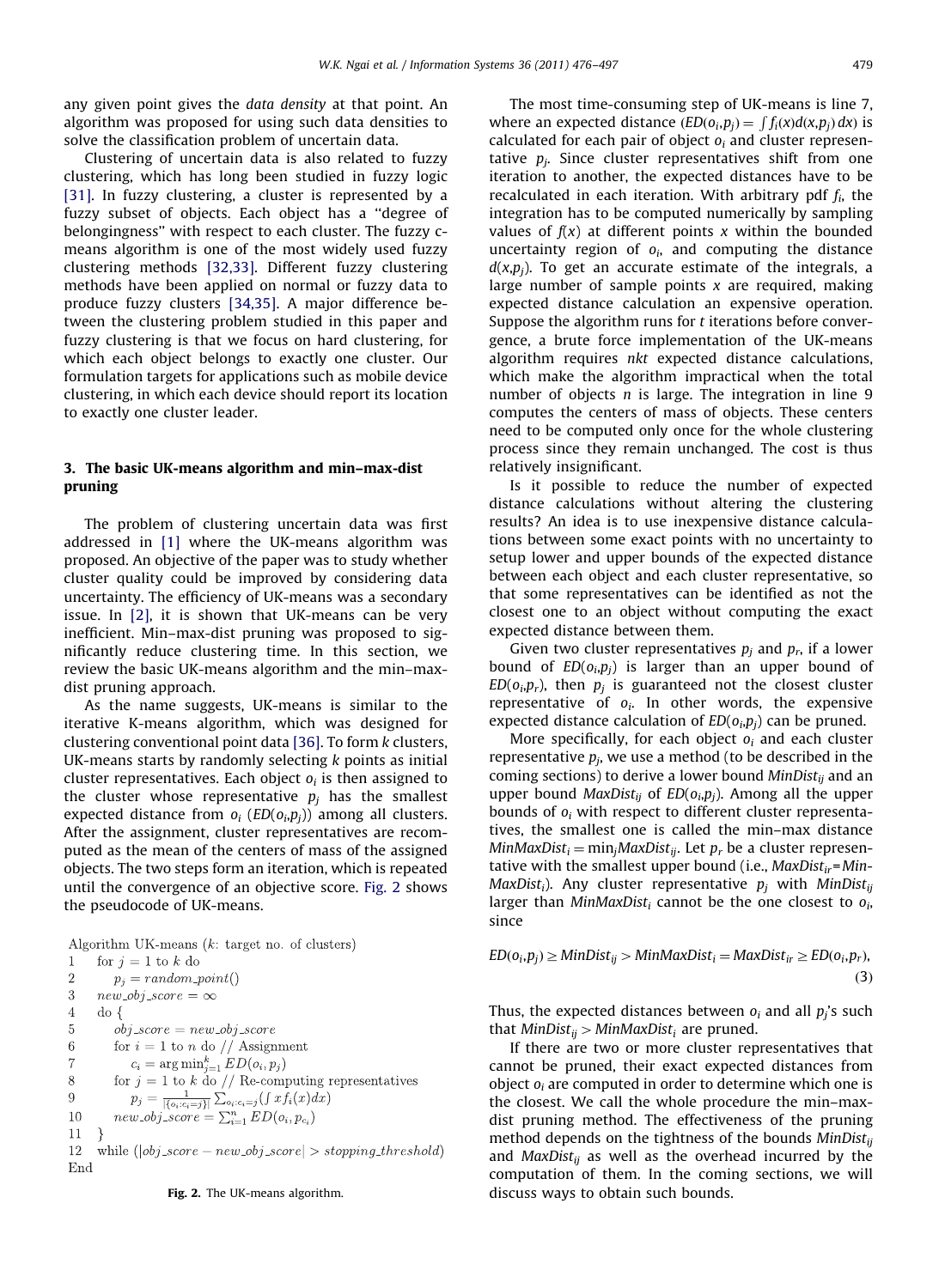### 4. MBR-based bounds on expected distances

A simple method to obtain lower and upper bounds of the expected distance  $ED(o_i, p_i)$  is to make use of a minimum bounding rectangle (MBR). For each object  $o_i$ , we define an MBR that covers the whole bounded uncertainty region of it. For each cluster representative  $p_i$ , we compute the minimum and maximum distances between  $p_i$  and the MBR of  $o_i$  (Fig. 3(a)). These distances can be easily computed by simple geometry. It is obvious that such minimum and maximum distances are also lower and upper bounds of  $ED(o_i, p_i)$  and thus can be used as MinDist $_{ij}$  and MaxDist<sub>ij</sub>, respectively. For instance, if the minimum distance is  $d_{ij}$ , then

$$
ED(o_i, p_j) = \int f_i(x) d(x, p_j) dx \ge \int f_i(x) \underline{d_{ij}} dx = \underline{d_{ij}} \int f_i(x) dx = \underline{d_{ij}}.
$$

For example, in Fig. 3(a), we have  $MinDist_{i1}=1$ ,  $MinDist_{i2}=5$ ,  $MinDist_{i3}=7$ ,  $MaxDist_{i1}=6$ ,  $MaxDist_{i2}=11$  and  $MaxDist_{i3}=14$ . Since  $p_1$  gives the smallest maximum distance, we have the min-max distance  $MinMaxDist_i =$  $MaxDist_{i1}=6$ . Then, as  $MinDist_{i3}=7$ , which is larger than MinMaxDist<sub>i</sub>=6,  $p_3$  cannot be the cluster representative closest to  $o_i$  and thus the expected distance  $ED(o_i, p_3)$ needs not be computed.

The method is effective in saving expected distance calculations of cluster representatives that are much farther away from the closest one. However, it suffers when the MBR gives poor distance bounds. This occurs when the uncertainty region of an object is large relative to the difference in expected distances from the different cluster representatives. For example, in Fig. 3(b), the maximum distance of  $p_1$  is increased to 8 due to a larger uncertainty region. The min-max distance  $MinMaxDist_i$ , now being 8, is no longer smaller than  $MinDist_{i3}$ . Therefore  $p_3$  cannot be pruned and  $ED(o_i, p_3)$  needs to be computed.

In the coming sections, we will discuss ways to tighten the bounds MinDist and MaxDist in order to achieve more effective pruning.

#### 5. Metric bounds on expected distances

In this section we describe two bounding methods based on the triangle inequality, which takes two forms:



Fig. 3. Minimum and maximum distances for the min–max-dist pruning method. (a) An object with a relatively small uncertainty region. (b) An object with a relatively large uncertainty region.

For any three points 
$$
x
$$
,  $y$ , and  $z$ , we have

 $d(x,y) \leq d(x,z) + d(z,y)$ and

 $d(x,y) \geq |d(y,z)-d(x,z)|$ .

We now introduce two pruning methods that make use of the bounds derived from the triangle inequality.

### 5.1. The pre-computation (PC) method

Our first approach is to pre-compute some expected distances and utilize the triangle inequality to obtain better bounds. A similar idea applied to hierarchical clustering on data without uncertainty was proposed in [\[37\].](#page-21-0) Suppose that before the clustering process starts, we pick, for each object  $o_i$ , a fixed anchor point  $y$  in the object space and pre-compute the expected distance  $ED(o_i, v)$ . By using the triangle inequality, we can derive the following upper bound on the expected distance between object  $o_i$ and a cluster representative  $p_i$  in terms of y:

$$
ED(o_i, p_j) = \int f_i(x) d(x, p_j) dx \le \int f_i(x) [d(x, y) + d(y, p_j)] dx
$$
  
= 
$$
ED(o_i, y) + d(y, p_j).
$$
 (4)

Since  $ED(o_i, v)$  is pre-computed, the upper bound can be computed by an inexpensive distance calculation of  $d(y, p_i)$ . One can then compare the bound obtained from Inequality (4) with the bound obtained from the MBR method and use the smaller (i.e., tighter) one of the two as  $MaxDist_{ii}$ . This will guarantee a pruning effectiveness not worse than that of the MBR method.

Similarly, a lower bound on  $ED(o_i, p_i)$  can be derived:

$$
ED(o_i, p_j) = \int f_i(x) d(x, p_j) dx \ge \int f_i(x) |d(y, p_j) - d(x, y)| dx
$$
  
\n
$$
\ge \left| \int f_i(x) [d(y, p_j) - d(x, y)] dx \right| = |d(y, p_j) - ED(o_i, y)|.
$$
\n(5)

Again, this lower bound can be compared with the one obtained from the MBR method and the larger one is used as  $MinDist_{ii}$ . We call the pruning procedure based on the bounds given by Inequalities (4) and (5) the precomputation method, or PC for short.

An interesting issue concerning the PC method is the choice of the anchor point y. Obviously, if y equals  $p_i$ , then the bounds are tight since  $d(y, p_i)$  would be zero. In general, choosing an anchor point  $y$  that is close to a cluster representative  $p_i$  would result in good lower and upper bounds of  $ED(o_i, p_i)$ . Unfortunately, since there are k cluster representatives  $(p_i)$  scattered about in the space, it is not possible to pick an anchor point that is close to all  $p_i$ 's.

To tackle the problem, let us examine the upper bound  $ED(o_i, y) + d(y, p_i)$  again. Since  $p_i$  is unknown in advance, a best-effort approach is to pick an anchor point y that minimizes the first term,  $ED(o_i, y)$ . Doing so would also make the inequality  $d(y, p_i) > ED(o_i, y)$  more likely to be true, which means minimizing  $ED(o_i, y)$  would not only attempt to tighten the upper bound, but also simultaneously attempt to make a tighter lower bound. It is thus important to know where can we find y that minimizes  $ED(o_i, y)$ . The exact location is in general hard to obtain,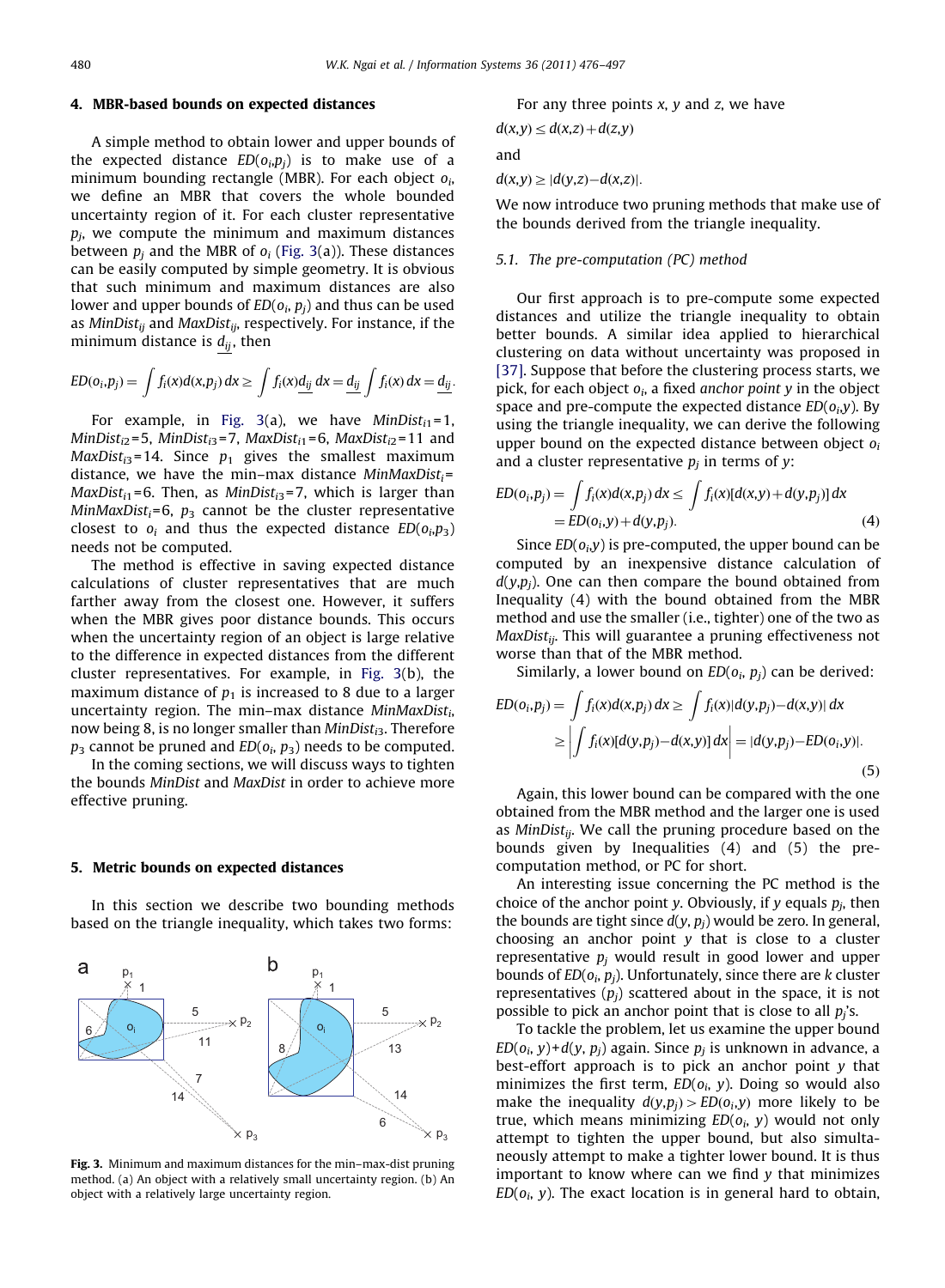but fortunately the following result helps reduce the possible candidates.

**Lemma 5.1.** The anchor point y that minimizes  $ED(o_i, y)$ must lie inside the MBR of  $o_i$ .

**Proof.** Suppose that a point  $\gamma$  is outside the MBR of  $o_i$  and  $y^*$  is the point on the boundary of the MBR that is closest to y. There are two possible cases, either the line  $yy^*$  is perpendicular to an edge of the MBR (Fig. 4(a)), or  $y^*$  is at a corner of the MBR (Fig. 4(b)). In both cases, consider any point x inside the uncertainty region of  $o_i$ , and let z be the point on the extension of  $yy^*$  such that xz is perpendicular to yz. If x lies on the line yy<sup>\*</sup> (i.e.,  $x=z$ ), then  $d(x,y)$  $d(x,y^*)$ ; otherwise,  $d(x,y) = d(x,z)/\cos\angle yxz > d(x,z)/\cos\angle$  $y^*xz = d(x, y^*)$ . Therefore in all cases,  $ED(o_i, y) = \int f_i(x)$  $d(x,y) dx > \int f_i(x) d(x,y^*) dx = ED(o_i,y^*)$ , which proves the lemma.  $\square$ 

The lemma suggests that we only need to pick anchor points for an object  $o_i$  from its MBR. In general, having more points raises the chance of getting tighter bounds, but also increases the pre-computation overhead. As we will show later in Section 7 using our experimental results, the pruning methods that use PC are very effective even with only a single anchor point. We will therefore stay with the one-point scheme with the anchor point at the center of the MBR, unless otherwise stated.

## 5.2. The cluster shift (CS) method

a

In the last section, we mentioned the difficulty of choosing an anchor point y that minimizes the second term of the upper bound  $ED(o_i, y) + d(y, p_i)$  (Inequality (4)), as the location of  $p_i$  is unknown in advance. Yet, if by some means there exists a point  $y$  such that  $(1)$  the expected distance  $ED(o_i, y)$  has already been computed and (2) y is close to  $p_i$ , then y can be used to set up good distance bounds. Such a point indeed exists naturally during the clustering process based on the following observation.

Consider two consecutive iterations  $h$  and  $h+1$  in the clustering process where the representative of cluster j shifted from point  $p_i$ ' to point  $p_i$ . Since cluster representatives usually shift by small distances especially in the later iterations of the clustering process,  $d(p_i, p_i)$  should be

Fig. 4. A point that minimizes its expected distance to an object  $o_i$  must lie within the MBR of  $o_i$ .

small. If  $ED(o_i, p_i)$  was computed in iteration h because pruning has failed to eliminate the computation, then point  $p_i$ ' satisfies the two conditions mentioned above and can be used as a good anchor point for bounding  $ED(o_i, p_i)$ . Again, the upper and lower bounds are derived from the triangle inequality:

$$
ED(oi, pj) \le ED(oi, pj') + d(pj, pj'),
$$
\n(6)

$$
ED(oi, pj) \ge |ED(oi, pj') - d(pj, pj)|.
$$
\n(7)

As in the case of the PC method, the bounds can be computed using inexpensive distance calculations. We call the resulting pruning method the cluster shift method, or CS for short. A similar idea was used in [\[38\]](#page-21-0) for speeding up the K-means algorithm when applied to conventional data.

Note that even if the expected distance  $ED(o_i, p_i)$  was not computed in iteration h, we can still apply the idea of the CS method by considering the most recent representative  $p_i^*$  of cluster *j* whose expected distance  $ED(o_i, p_i^*)$  from  $o_i$  has been computed. An interesting property of the CS method is that if  $ED(o_i, p_i)$  is not available, it means that  $ED(o_i, p_i)$  was pruned by the bounds using  $p_i^*$ . In that case, since  $p_i$  and  $p_i$  are close, if the bounds led to the pruning of  $p_i$ , it is very likely that  $ED(o_i, p_i)$  can be pruned by the bounds using  $p_i^*$  as well. On the other hand, if  $ED(o_i, p_i')$  is available, we can use it to bound  $ED(o_i, p_i)$ . So, either way, chances are that the expected distance  $ED(o_i, p_i)$  can be pruned.

There are two main differences between the CS method and the PC method. First, the CS method does not involve any pre-computation of expected distances. It simply uses a previously computed result. There is thus no extra precomputation overhead. Second, while the anchor point y picked for the PC method is close to the object  $o_i$ , the anchor point (e.g.,  $p_i$ ) used by the CS method is close to the cluster representative  $p_j$ . A downside of the CS method is its dependency on the dynamic clustering process, such as whether  $ED(o_i, p_i)$  has been previously computed and thus  $p'$  can be used as an anchor point, which is largely unpredictable. Another issue of the CS method is that if the cluster representatives experience large shifts (e.g., during the first few iterations of the clustering process), the derived bounds could be loose. In that case, the algorithm will automatically fall back to those bounds obtained by the basic MBR method (Section 4).

## 6. Trigonometric bounds on expected distances

The triangle inequality used in the previous section is simple in bounding the expected distances, yet the bounds are not very tight. This is because the method only considers the distances between the anchor point y, the cluster representative  $p_i$  and the points x in the MBR of the uncertain object  $o_i$ , but not the angles between them. If we make use of these angles, we will be able to find tighter bounds. For instance, let us take a look at Inequality (4). The upper bound of  $ED(o_i, p_j)$  is given by the sum of  $ED(o_i, y)$  and  $d(y, p_j)$ . If the vectors  $\vec{xy}$  and  $\vec{yp}_i$  are far from parallel for most of the points  $x$  in the MBR of  $o_i$ , then  $ED(o_i, p_i)$  can be much smaller than  $ED(o_i, y) + d(y, p_i)$ .

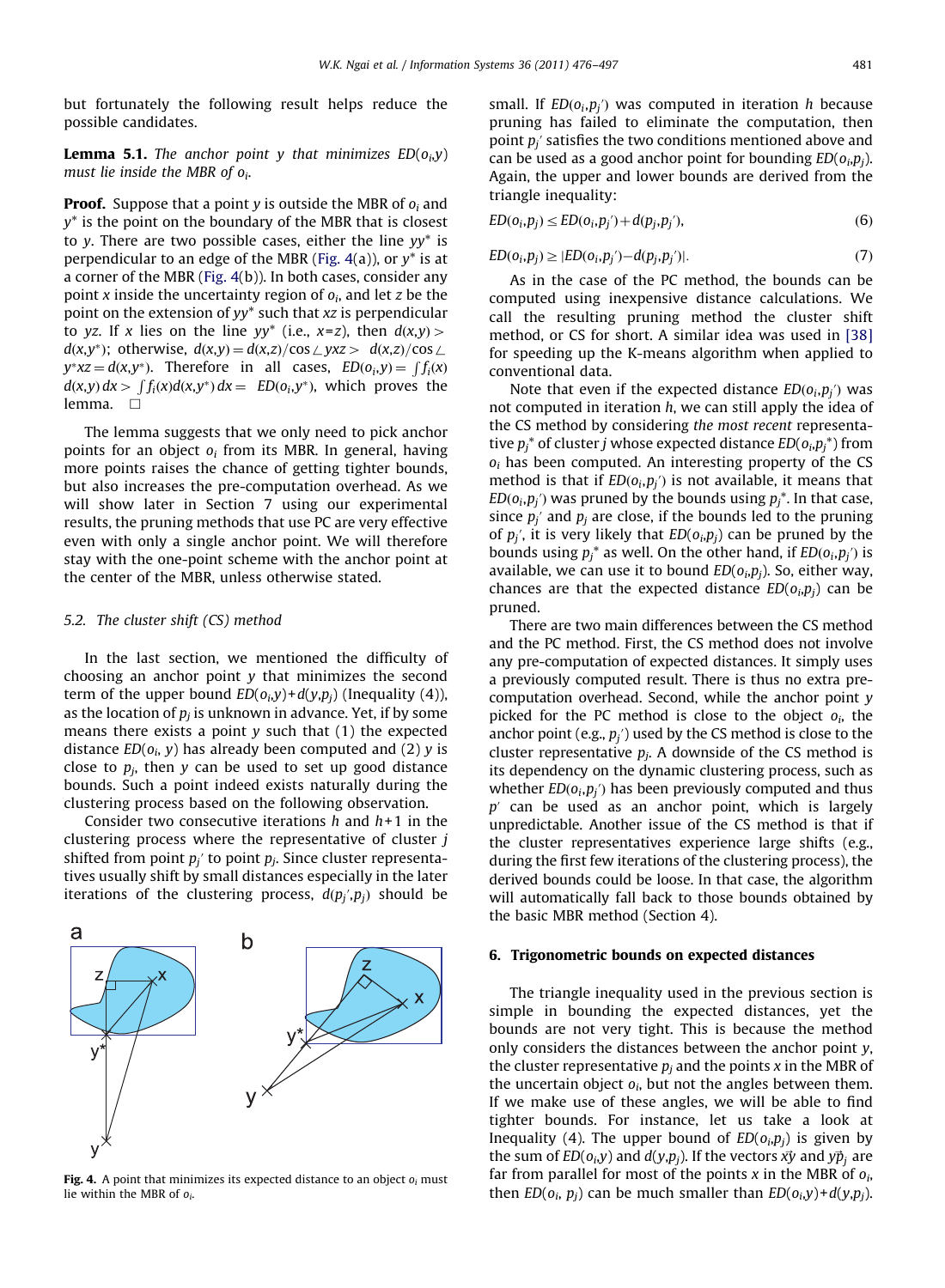<span id="page-6-0"></span>

Fig. 5. Notations for Section 6.

That is, the upper bound can be very loose. This problem is illustrated in Fig. 5, where  $p_i$  is denoted as p in order to simplify the notation. Clearly, for each point  $x$  in object  $o_i$ , the distance  $d(x,p)$  can be more accurately computed in terms of the angles  $\alpha$ ,  $\beta$  and  $\gamma$ .

In this section we describe in detail how new bounds of  $ED(o_i, p_i)$  can be obtained by using trigonometry. We will show later (see Section 6.5) that the farther away the anchor point  $\nu$  is from the MBR, the tighter the bounds will be (as long as we do not lose much numerical precision). The reason why a far-away anchor is picked is to limit the variation of the three angles (see Fig. 5). We may thus consider the trigonometric bounds being complementary to the PC bounds discussed in Section 5, which prefer anchor points inside the MBR.

The new bounds based on trigonometry can be used in place of those based on the triangle inequality under both the PC method and the CS method. For the PC method, for each object, we pick an additional anchor point y that is far away from the object, and pre-compute the expected distance  $ED(o_i, y)$ . For the CS method, we use the cluster representative of a previous iteration whose expected distance from  $o_i$  has been computed as the anchor point. As discussed before, the different bounds can be used together by comparing their tightness and picking the best one. We will study the resulting pruning power and computational overhead empirically in Section 7.

We will first identify a few identities concerning the side lengths and angles of a triangle in Section 6.1. Then, we use these identities to derive bounds of  $ED(o_i, p_i)$  in Sections 6.2–6.4. We have discovered that except in some degenerate cases, given a fixed anchor point, the trigonometric bounds are strictly better than those derived from the triangle inequality. This result is formally presented in Section 6.5. Note that the trigonometric bounds require the computation of bounds on certain trigonometric functions on the three angles. In Appendix A, we first describe algorithms for bounding the angles. Then in Appendix B, we show that the bounds on the trigonometric functions can be found easily using the bounds on the angles.

Before we go into the details, let us formally introduce some notations. First, we consider the triangle formed by the three points  $x$ ,  $p$ ,  $y$ . The corresponding angles in the triangle are  $\alpha, \beta, \gamma$ , respectively, where all three angles are

| Table 1                          |  |
|----------------------------------|--|
| Summary of trigonometric bounds. |  |

| Name             | Applicable when                                                                                            | Upper bound                                                                                                            |
|------------------|------------------------------------------------------------------------------------------------------------|------------------------------------------------------------------------------------------------------------------------|
| COS              | $p, v \notin MBR$                                                                                          | $ED(o_i, v) \overline{\cos \alpha} +   \overrightarrow{vp}   \cos \beta$                                               |
| SEC-A<br>SEC-A   | $B_{\nu D} \cap MBR = \emptyset$ ( $\alpha$ : acute)<br>$MBR \subseteq B_{\nu p}$ ( $\alpha$ : obtuse)     | $\overline{\text{sec}\alpha}$ (ED( $o_i, y$ ) –   yp̃   cosy)<br>$sec\alpha(ED(o_i, y) -   \vec{yp}  \overline{cosy})$ |
| $SFC-B$<br>SEC-B | MBR and $\nu$ lie on the same<br>side of $P_{\text{pv}}(\beta)$ : acute)<br>MBR and $\nu$ lie on different | $sec\beta(  \vec{vp}   - ED(o_i, v)cos\gamma)$<br>$\sec\beta(  \vec{yp}   - ED(o_i, y)\overline{\cos y})$              |
|                  | sides of $P_{\text{pv}}$ ( $\beta$ : obtuse)                                                               |                                                                                                                        |
| CSC-A            | $L_{nv} \cap MBR = \emptyset$                                                                              | $\ \vec{vp}\ \sin\gamma\overline{\csc\alpha}$                                                                          |
| $CSC-B$          | $L_{\rm nv} \cap MBR = \emptyset$                                                                          | $ED(o_i, y)$ sinycsc $\beta$                                                                                           |

within  $[0,\pi]$ . Fig. 5 illustrates such a triangle for the case where  $\beta$  is obtuse.<sup>3</sup> We treat y (the anchor point) and p (any cluster representative  $p_i$ ) as fixed points, and x as a variable point that is confined within the MBR of an uncertain object  $o_i$ . Note that the three angles all vary with x. We assume that x, p, y are all distinct points, so that  $\|\vec{xp}\|$ ,  $\|\vec{xy}\|$  and  $\|\vec{vp}\|$  are all non-zero.

We use vector notations for our formulas and proofs. We denote the vector that points from  $a$  to  $b$  as  $\overline{ab}$ . If two vectors ab and cd are perpendicular, we write  $ab \perp cd$ ; otherwise, we write  $\vec{ab} \perp \vec{cd}$ . For convenience, the distance between two points a and b is written as  $\|\vec{ab}\| = d(a,b)$ . The maximum (resp. minimum) value of a quantity  $q$  is denoted as  $\overline{q}$  (resp. q). So,  $\underline{\alpha}$  denotes the minimum attainable value of angle  $\alpha$  as x varies within the MBR of  $o_i$ , and  $\overline{\cos \alpha}$  denotes the maximum attainable value of  $\cos \alpha$ , which happens to be equal to  $cos \alpha$  because cosine is a decreasing function in the range  $[0,\pi]$ .

As a preview, we derive five types of bounds, called cosine bounds (COS), secant-A bounds (SEC-A), secant-B bounds (SEC-B), cosecant-A bounds (CSC-A) and cosecant-B bounds (CSC-B). These bounds are derived from different trigonometry identities and they are applicable under different conditions. Table 1 shows a summary of the bounds. Note that only upper bounds are shown in the table. The corresponding lower bounds can be obtained by swapping all quantities  $\overline{q}$  with q in the formulae. Firsttime readers might want to skip the details of the bound derivations (Sections 6.2–6.4) and proceed to Section 6.5, where some theorems concerning the various bounds are presented.

#### 6.1. Selected trigonometric identities

The basic idea of bounding  $ED(o_i, p_i)$  is to look for identities that represent  $\|\vec{xp}\|$  in terms of  $\|\vec{xy}\|$ ,  $\|\vec{yp}\|$ , and trigonometric functions of  $\alpha$ ,  $\beta$  and  $\gamma$ . After taking integration, it is equivalent to representing  $ED(o_i, p_i)$  in terms of  $ED(o_i, y)$ ,  $\|\vec{y}\|$ , and trigonometric functions of  $\alpha$ ,  $\beta$ and y. Since  $ED(o_i, y)$  is pre-computed and  $\|\vec{vp}\|$  can be computed easily using an inexpensive distance

<sup>&</sup>lt;sup>3</sup> In this article, an angle is defined as obtuse if it is in  $(\pi/2,\pi]$ .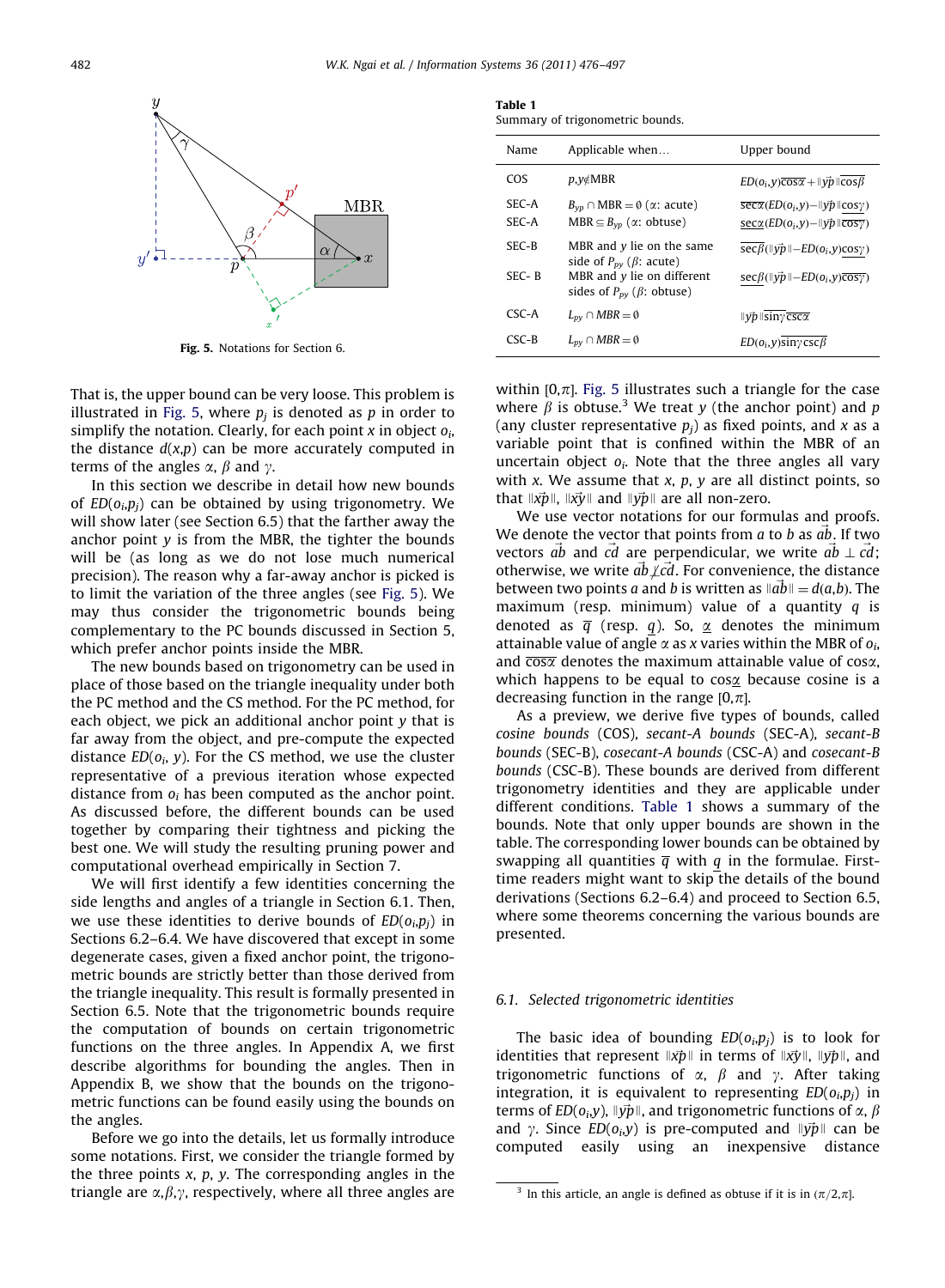calculation, by bounding the values of the trigonometric functions, we obtain bounds of  $ED(o_i, p_i)$ .

We have identified five such identities that can be computed efficiently:

1. COS identity:

 $\Vert \vec{xp} \Vert = \Vert \vec{xy} \Vert \cos \alpha + \Vert \vec{yp} \Vert \cos \beta.$  (8)

- 2. SEC identities:
	- (a) When  $x\overrightarrow{y}\perp x\overrightarrow{p}$ ,

$$
\|\vec{xp}\| = \sec\alpha(\|\vec{xy}\| - \|\vec{yp}\|\cos\gamma). \tag{9}
$$
\n(b) When  $\vec{vp}$   $\|\vec{vp}\|$ .

$$
\|\vec{xp}\| = \sec\beta(\|\vec{yp}\| - \|\vec{xy}\| \cos\gamma). \tag{10}
$$

3. CSC identities: when  $x, p, y$  are not collinear,

$$
\|\vec{xp}\| = \|\vec{yp}\|\sin\gamma \csc\alpha,\tag{11}
$$

$$
\|\vec{xp}\| = \|\vec{xy}\|\sin\gamma\csc\beta. \tag{12}
$$

Proof. The identities can be readily verified for the triangle shown in [Fig. 5](#page-6-0). Here we give general proofs for all possible values of  $\alpha$ ,  $\beta$  and  $\gamma$ .

For (8),

 $x\vec{p} = x\vec{v} + y\vec{p}$ ,

 $x\vec{p} \cdot x\vec{p} = x\vec{p} \cdot (x\vec{v} + y\vec{p}),$ 

$$
\|\vec{xp}\|^2 = \vec{xp} \cdot \vec{xy} + \vec{xp} \cdot \vec{yp} = \|\vec{xp}\| \|\vec{xy}\| \cos\alpha + \|\vec{xp}\| \|\vec{yp}\| \cos\beta,
$$

 $\|\vec{xp}\| = \|\vec{xy}\|\cos\alpha + \|\vec{yp}\|\cos\beta.$ 

Geometrically, referring to [Fig. 5](#page-6-0), Eq. (8) states that  $\|\vec{xp}\|$  is equal to  $\Vert x \Vert y' + y \Vert p \Vert$ , where y' is the point on line xp so that  $y\vec{y}' \perp \vec{xp}$ .

For (9),

 $x\vec{p} = x\vec{y} + y\vec{p}$ ,

 $x\vec{v} \cdot x\vec{p} = x\vec{v} \cdot (x\vec{v} - \vec{p}\vec{v}),$ 

$$
\|\vec{xy}\|\|\vec{xp}\|\cos\alpha=\|\vec{xy}\|^2-\|\vec{xy}\|\|\vec{py}\|\cos\gamma,
$$

 $\|\vec{xp}\| = \sec\alpha(\|\vec{xy}\| - \|\vec{yp}\| \cos\gamma).$ 

Geometrically, the equality states that  $\|\vec{xp}\|$  is equal to  $\Vert x \vec{p}' \Vert$  sec $\alpha$ , where p' is the point on xy so that  $p\vec{p}' \perp x \vec{y}$ . Eq. (10) can be derived in a similar fashion.

Eqs. (11) and (12) can be derived from the sine rule, which states that

$$
\frac{\|\vec{y}\vec{p}\|}{\sin\alpha} = \frac{\|\vec{x}\vec{y}\|}{\sin\beta} = \frac{\|\vec{x}\vec{p}\|}{\sin\gamma}.
$$

Rearranging terms leads to (11) and (12) immediately. The geometrical interpretations of (11) and (12) are that  $\Vert \vec{xp} \Vert = \Vert \vec{pp'} \Vert \csc \alpha$  and  $\Vert \vec{xp} \Vert = \Vert \vec{xx'} \Vert \csc \beta$ , where x' is the point that lies on line yp (projected if necessary) so that  $x^7x \perp y\bar{p}$ .  $\Box$ 

#### 6.2. COS bounds

We derive COS upper and lower bounds based on Identity (8). The bounds are so named because they depend on the cosine values of  $\alpha$  and  $\beta$ :

 $\|\vec{xp}\| = \|\vec{xp}\|\cos\alpha + \|\vec{vp}\|\cos\beta \leq \|\vec{xp}\|\overline{\cos\alpha} + \|\vec{vp}\|\overline{\cos\beta}.$ 

Multiplying both sides by  $f_i(x)$  and performing integration, we get

$$
\int f_i(x) \|\vec{xp}\| \, dx \le \int f_i(x) (\|\vec{xp}\| \overline{\cos x} + \|\vec{yp}\| \overline{\cos \beta}) \, dx,
$$
\n
$$
ED(o_i, p) \le \overline{\cos x} \int f_i(x) \|\vec{xp}\| \, dx + \overline{\cos \beta} \|\vec{yp}\| \int f_i(x) \, dx
$$
\n
$$
= ED(o_i, y) \overline{\cos x} + \|\vec{yp}\| \overline{\cos \beta}.
$$
\n(13)

Similarly, we can find a lower bound:

$$
ED(o_i, p) \ge ED(o_i, y) \underline{\cos \alpha} + ||\vec{yp}|| \underline{\cos \beta}.
$$
\n(14)

## 6.3. SEC bounds

The SEC bounds consist of two sets of bounds. The SEC-A bounds involve the value of sec $\alpha$  and are based on Identity (9). The SEC-B bounds involve the value of sec $\beta$  and are based on Identity (10).

## 6.3.1. SEC-A bounds

The SEC-A bound is only applicable when there is no point  $x \in MBR$  such that  $\alpha = \pi/2$ . This guarantees that  $sec\alpha$  is always well defined and hence Identity (9) is applicable.

Let  $S_{vp}$  be the sphere with  $yp$  being a diameter ([Fig. 6](#page-8-0)). Let  $B_{\nu p}$  be the closed ball containing all points inside  $S_{\nu p}$ , inclusively. Note that the chord yp subtends right angles only at points on  $S_{vp}$  (see [Fig. 6\(](#page-8-0)a)). So, if  $S_{vp}$  intersects the MBR we know that SEC-A is not applicable, because points in the intersection will make  $\alpha = \pi/2$  and hence Identity (9) is not applicable.

When  $S_{yp}$  does not intersect the MBR, we consider two cases. In the first case, the whole MBR lies outside  $S_{yp}$  (or equivalently,  $B_{yp} \cap MBR = \emptyset$ ). In this case,  $\alpha$  is always acute<sup>4</sup> and hence sec $\alpha \geq 1$  (see [Fig. 6\(](#page-8-0)b)). In the second case, the whole MBR lies inside  $S_{yp}$  (or equivalently,  $MBR \subseteq B_{yp}$ ). In this case,  $\alpha$  is always obtuse and hence  $sec\alpha \leq -1$  (see [Fig. 6\(](#page-8-0)c)).

In the first case, since sec $\alpha$  is positive and the left side of Identity (9) is non-negative, we know that the second factor on the right side of (9) must also be non-negative. So, we have

 $\|\vec{xp}\| = \sec\alpha(\|\vec{xy}\| - \|\vec{yp}\| \cos\gamma) \le \overline{\sec\alpha}(\|\vec{xy}\| - \|\vec{yp}\| \cos\gamma).$ 

Multiplying both sides by  $f_i(x)$  and performing integration, we get

$$
\int f_i(x) \|\vec{xp}\| dx \leq \int f_i(x) \overline{\sec \alpha}(\|\vec{xy}\| - \|\vec{yp}\| \underline{\cos \gamma}) dx,
$$

<sup>&</sup>lt;sup>4</sup> In this article, an angle is acute if it is in  $[0,\pi/2)$ .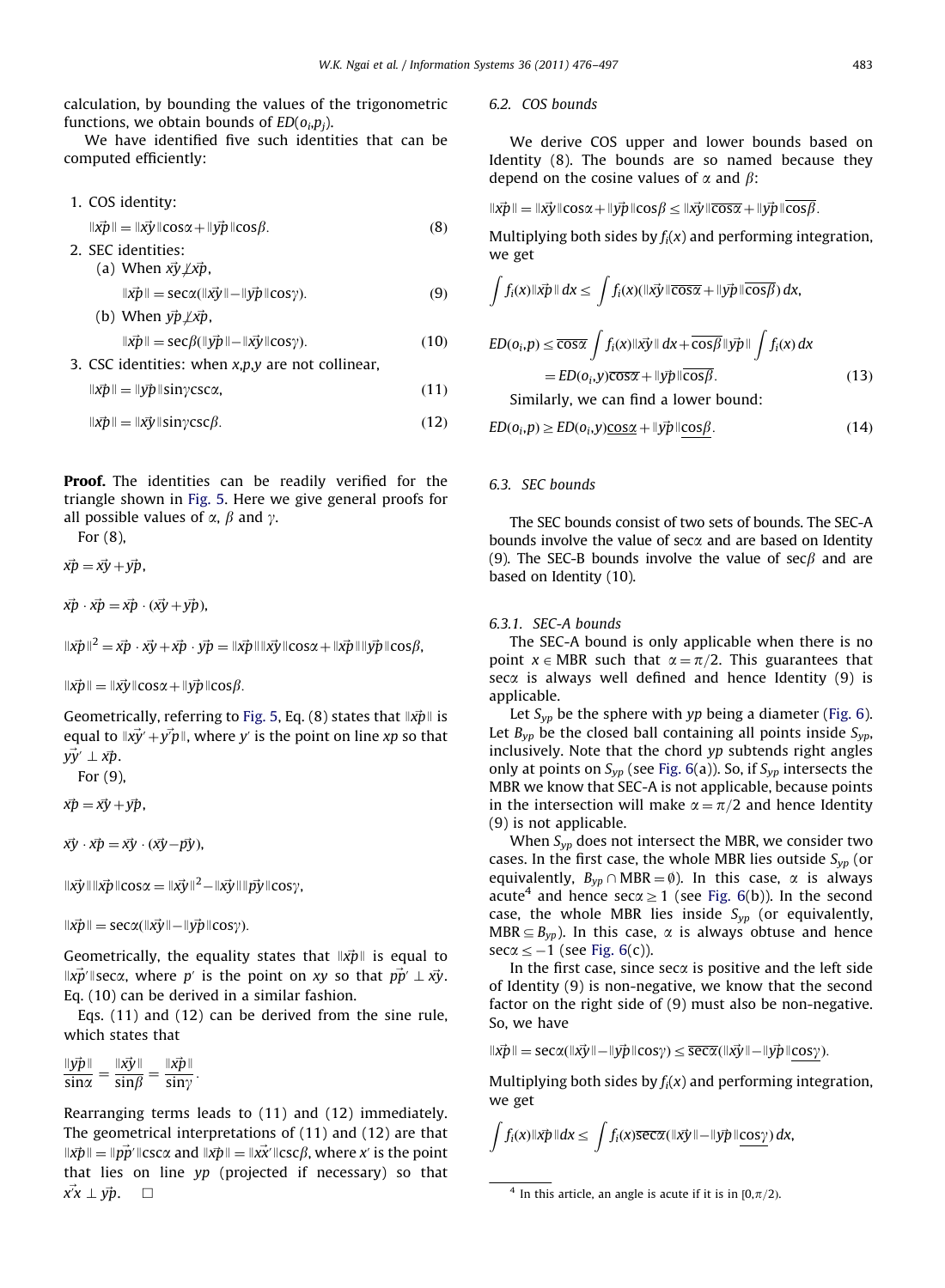<span id="page-8-0"></span>

Fig. 6. Different Cases for SEC-A. (a) Not applicable. (b)  $\alpha$ : acute. (c) a: obtuse.



Fig. 7. Different Cases for SEC-B. (a) Not applicable. (b)  $\beta$ : acute. (c)  $\beta$ : obtuse.

$$
ED(o_i, p) \leq \overline{\sec\alpha} \left( \int f_i(x) ||\vec{x}y|| \, dx - ||\vec{y}p|| \underline{\cos\gamma} \int f_i(x) \, dx \right)
$$
  
= 
$$
\overline{\sec\alpha} (ED(o_i, y) - ||\vec{y}p|| \underline{\cos\gamma}).
$$
 (15)

Similarly, a lower bound can be obtained:

$$
ED(o_i, p) \geq \underline{\text{sec}\alpha}(ED(o_i, y) - ||\vec{yp}||\overline{\text{cos}\gamma}).\tag{16}
$$

In the second case, we note that sec $\alpha$  is negative. The derivations are similar to those of the first case, except that the inequality sign is reversed. We thus get the bounds:

 $ED(o_i, p) \le \sec \alpha (ED(o_i, y) - ||\vec{y}p||\overline{\cos y}),$ (17)

$$
ED(o_i, p) \ge \overline{\text{sec}\alpha}(ED(o_i, y) - ||y\overrightarrow{p}||\underline{\text{cos}\gamma}).\tag{18}
$$

## 6.3.2. SEC-B bounds

Similar to the SEC-A bounds, the SEC-B bounds are only applicable when there is no point  $x \in MBR$  such that  $\beta = \pi/2$ . This guarantees that sec $\beta$  is always well defined and hence Identity (10) is applicable.

Note that points that make  $\beta = \pi/2$  lie exactly on the hyper-plane  $P_{pv}$  that passes through the point p and is perpendicular to  $\vec{py}$ . So, if  $P_{py}$  intersects the MBR, SEC-B is not applicable because the intersecting points induce  $\beta = \pi/2$  (see Fig. 7(a)).

When  $P_{py}$  does not intersect the MBR, we again consider two cases. In the first case, the whole MBR lies on the same side of  $P_{pv}$  as y. In this case  $\beta$  is always acute (see Fig. 7(b)). In the second case, the whole MBR lies on the side of  $P_{yp}$  opposite to y. In this case,  $\beta$  is always obtuse and hence  $\sec\beta \leq -1$  (see Fig. 7(c)).

In the first case, we note that sec $\beta$  is positive and the left side of Identity (10) is non-negative. So, the second factor on the right side must be non-negative. This gives

$$
\|\vec{xp}\| \le \overline{\sec\beta} (\|\vec{yp}\| - \|\vec{xy}\| \underline{\cos\gamma}).
$$

Recall that Identity (10) is invalid when  $x=y$ , which may happen when  $y \in MBR$ . However, when that happens,

$$
\|\vec{xp}\| = \|\vec{yp}\| = 1 \cdot (\|\vec{yp}\| - \|\vec{xy}\| \cdot 1)
$$

because  $x\vec{y} = \vec{0}$  when  $x=y$ . Since sec $\beta \geq 1$ , we know that  $\overline{\sec\beta} \geq 1$ . Furthermore,  $\cos\gamma \leq 1$  and hence  $\cos\gamma \leq 1$ . Therefore,

$$
\|\vec{xp}\| = 1 \cdot (\|\vec{yp}\| - \|\vec{xy}\| \cdot 1) \le \overline{\sec\beta} (\|\vec{yp}\| - \|\vec{xy}\| \underline{\cos\gamma})
$$

when  $x=y$ . So, whether or not  $x=y$ , we arrive at the same upper bound. The bound thus holds for all points  $x \in MBR$ , regardless of whether  $y \in MBR$  or not. Multiplying both sides by  $f_i(x)$  and integrating, we get

$$
ED(o_i, p) \leq \overline{\text{sec}\beta}(\|\vec{yp}\| - ED(o_i, y)\overline{\text{cos}\gamma}).\tag{19}
$$

A lower bound can be similarly derived:

$$
ED(o_i, p) \ge \underline{\text{sec}\beta}(\exists \vec{y} \vec{p} \, \exists - ED(o_i, y) \overline{\text{cos}\gamma}).\tag{20}
$$

The case where  $\beta$  is always obtuse can be handled similarly. In that case, sec $\beta$  is negative. The derivation is similar to the first case except that the inequality sign is reversed. The bounds so obtained are

$$
ED(o_i, p) \le \underline{\text{sec}\beta}(\exists \vec{y} \exists \exists - ED(o_i, y) \overline{\text{cos}\gamma}),\tag{21}
$$

$$
ED(o_i, p) \ge \overline{\text{sec}\beta}(\|\vec{yp}\| - ED(o_i, y)\overline{\text{cos}\gamma}).\tag{22}
$$

# 6.4. CSC bounds

 $\|\vec{xp}\| \leq \|\vec{yp}\|\overline{\text{sin} \gamma} \overline{\text{csc} \alpha}$ ,

The CSC bounds are applicable when there is no point  $x \in MBR$  such that x, p, y are collinear. (This is to ensure that  $\alpha$  and  $\beta$  do not attain the value of 0 or  $\pi$ , thus guaranteeing that csc $\alpha$  and csc $\beta$  are well-defined.) Consider the line  $L_{pv}$  that passes through points p and y. If  $L_{pv}$ does not intersect the MBR, then  $p$ ,  $y$ , and any point  $x$  in the MBR are not collinear and Identities (11) and (12) are applicable. Using (11), we derive the CSC-A upper bound:

$$
\int f_i(x) \|\vec{xp}\| \, dx \le \int f_i(x) \|\vec{yp}\| \overline{\sin \gamma} \, \overline{\csc \alpha} \, dx,
$$
  
\n
$$
ED(o_i, p) \le \|\vec{yp}\| \overline{\sin \gamma} \, \overline{\csc \alpha} \int f_i(x) \, dx = \|\vec{yp}\| \overline{\sin \gamma} \, \overline{\csc \alpha}.
$$
 (23)

Similarly, the CSC-A lower bound is given by

$$
ED(o_i, p) \ge ||\vec{yp}|| \underline{\sin \gamma} \underline{\csc \alpha}.
$$
\n(24)

The CSC-B bounds are obtained similarly from (12):

$$
ED(o_i, p) \le ED(o_i, y)\overline{\sin\gamma} \ \overline{\csc\beta},\tag{25}
$$

$$
ED(o_i, p) \ge ED(o_i, y) \sin \gamma \csc \beta. \tag{26}
$$

## 6.5. Combining the bounds together

Finally, the trigonometric bounds are obtained by combining the various bounds described above. For a particular pair of cluster representative and uncertain object, we compute the upper (resp. lower) bounds using COS, SEC-A, SEC-B, CSC-A and CSC-B, omitting those that are not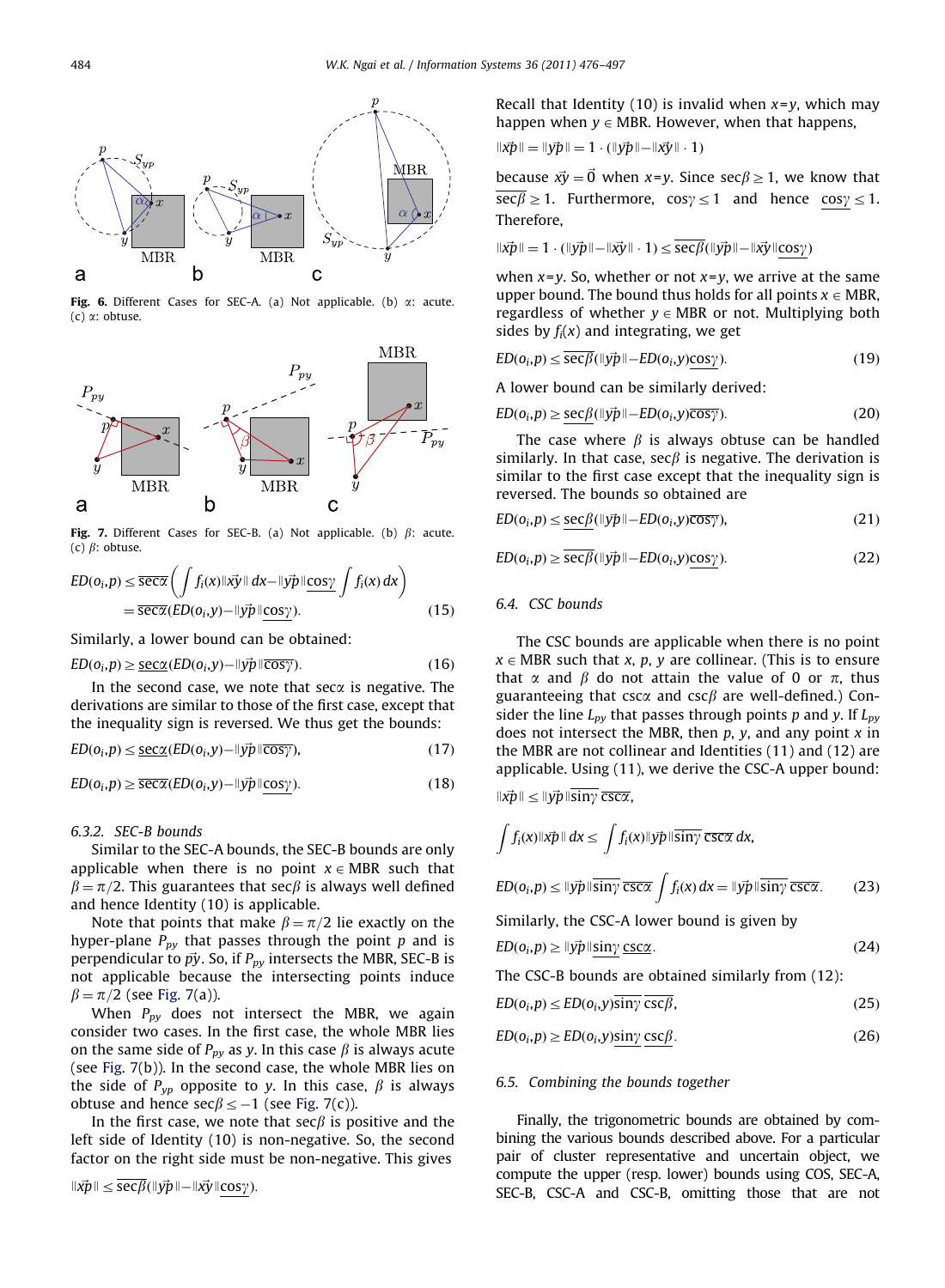applicable. The minimum (maximum) of all the applicable upper (lower) bounds is used as the trigonometric upper (lower) bound. In case all upper (lower) bounds are inapplicable, we fall back to the ones obtained using the triangle inequality instead (see Inequalities (4) and (5)).

Since the trigonometric bounds are those obtained from the triangle inequality in case none of the bounds using COS, SEC-A, SEC-B, CSC-A, CSC-B is applicable, the trigonometric bounds are thus no worse than those given by the triangle inequality. On the other hand, when some specific bounds are applicable, we can show that the trigonometric bounds are strictly better than those using the triangle inequality under certain conditions. This interesting result is summarized by the following theorems.

**Theorem 6.1.** When COS is applicable (i.e., when  $p, y \notin MBR$ ), the upper bound (13) given by COS is always tighter (i.e., smaller) than or equal to that given by the triangle inequality (4). Equality holds if and only if the (straight) ray emerging from  $y$  in the direction of  $\vec{py}$  intersects the MBR.

**Proof.** Since the value of cosine is bounded above by 1, we have:  $\overline{\cos \alpha} \le 1$  and  $\overline{\cos \beta} \le 1$ . Therefore,  $ED(o_i, y)$  $\overline{\cos \alpha}$  +  $\|\overrightarrow{yp}\| \cos \beta \le ED(o_i, y) + \|\overrightarrow{yp}\|$ . Equality holds if and only if  $\overline{\cos \alpha} = 1$  and  $\overline{\cos \beta} = 1$ , or equivalently,  $\alpha = \beta = 0$ . For  $\alpha$  = 0, there must be a point x in the MBR such that x lies on the ray emerging from  $y$  in the direction of  $\vec{py}$  or the ray emerging from p in the direction of  $y\bar{p}$ . For  $\beta = 0$ , there must be a point  $x$  in the MBR so that  $x$  lies on the ray emerging from p in the direction of  $\vec{pv}$ . For both of these to happen, we consider the intersection of these rays and deduce that  $\underline{\alpha} = \beta = 0$  if and only if the ray emerging from y in the direction of  $\vec{py}$  intersects the MBR.  $\Box$ 

To compare the trigonometric lower bound with the one obtained by the triangle inequality, we first establish the following lemmas.

**Lemma 6.2.** When  $\alpha$  is always acute, the lower bound (16) given by SEC-A  $\geq$  ED $(o_i, y)$ - $\Vert \vec{y} \Vert$ . Equality holds if and only if the (straight) ray emerging from p in the direction of  $\vec{yp}$ intersects the MBR.

**Proof.** For acute values of  $\alpha$ , sec $\alpha \ge 1$ . So, <u>sec $\alpha \ge 1$ </u>. Also note that  $\overline{\cos\gamma} \leq 1$ . Therefore,

lower bound given by SEC – A =  $\frac{\sec(x(ED(o_i, y) - ||y\vec{p}|| \cos y)}{(\sec(x(ED(o_i, y) - ||y\vec{p}|| \cos(y))))}$ 

$$
\geq 1 \cdot (ED(o_i, y) - ||\vec{yp}|| \cdot 1)
$$
  
=  $ED(o_i, y) - ||\vec{yp}||$ .

Equality holds if and only if  $\sec \alpha = 1$  and  $\cos \gamma = 1$ , or equivalently,  $\underline{\alpha} = \gamma = 0$ . For  $\underline{\alpha} = 0$ , there must be a point x in the MBR such that  $x$  lies on the ray emerging from  $y$  in the direction of  $\vec{py}$  or the ray emerging from  $p$  in the direction of  $\vec{yp}$ . For  $\gamma = 0$ , there must be a point x in the MBR such that  $x$  lies on the ray emerging from  $y$  in the direction of  $y\bar{p}$ . Considering the intersection of these rays, we have  $\underline{\alpha} = \gamma = 0$  if and only if the ray emerging from p in the direction of  $y\bar{p}$  intersects the MBR.  $\Box$ 

**Lemma 6.3.** When  $\beta$  is always acute, the lower bound (20) given by SEC-B  $\geq$   $\Vert \vec{yp} \Vert$  -ED $(o_i, y)$ . Equality holds if and only if the line segment yp intersects the MBR.

The proof is similar and hence omitted. Now, we are ready to prove the following theorem concerning the trigonometric lower bound.

Theorem 6.4. When both SEC-A and SEC-B are applicable, the lower bound given by either of them is tighter (i.e., greater) than or equal to that given by the triangle inequality (5). Equality holds only if the (straight) ray emerging from y in the direction of  $y\bar{p}$  intersects the MBR.

**Proof.** Since SEC-A is applicable,  $\alpha$  is either always acute or always obtuse. Also, since SEC-B is applicable,  $\beta$  is either always acute or always obtuse. We note that  $\alpha$  and  $\beta$  cannot be both obtuse because the sum of the inner angles of a triangle cannot exceed  $\pi$ . We now consider the following cases:

- 1.  $\alpha$  is always obtuse. In this case,  $\beta$  must be always acute. So, by Lemma 6.3, the lower bound given by SEC-B $\geq$  $\|\vec{vD}\| - ED(o_i, v)$ . (Equality holds if and only if the line segment yp intersects the MBR, which implies that the ray emerging from y in the direction of  $y\bar{p}$  intersects the MBR.) Since  $\alpha$  is obtuse,  $||\vec{y}|| \geq ||\vec{x}||$  (for all  $x \in \text{MBR}(o_i)$ ) and hence  $\|\vec{yp}\| \ge ED(o_i, y)$ . Therefore, the lower bound given by triangle inequality (5) is  $||\vec{y}|| - ED(o_i, y)$ . Thus, the lower bound given by SEC-B  $\geq$  the lower bound given by the triangle inequality.
- 2.  $\alpha$  is always acute.
	- (a)  $\beta$  is always obtuse. Since  $\beta$  is obtuse, we know that  $\|\vec{xy}\| \ge \|\vec{yp}\|$  (for all  $x \in MBR(o_i)$ ). Hence,  $ED(o_i, y) \ge$  $\|\vec{yp}\|$ . So, the triangle inequality (5) gives  $ED(o_i, y)$ –  $\|\vec{v}\|$  as the lower bound. But since  $\alpha$  is always acute, we know from Lemma 6.2 that the lower bound given by SEC-A  $\geq$  ED( $o_i, y$ ) –  $\Vert \vec{vp} \Vert$  = the lower bound given by the triangle inequality. (Equality holds if and only if the (straight) ray emerging from p in the direction of  $\vec{vp}$  intersects the MBR, which implies that the ray emerging from  $y$  in the direction of  $y\bar{p}$  intersects the MBR.)
	- (b)  $\beta$  is always acute. In this case, we do not know which of  $\|\vec{yp}\|$  and  $ED(o_i, y)$  is larger. However, we know that the lower bound given by the triangle inequality is equal to either  $\|\vec{vp}\| - ED(o_i, v)$  or  $ED(o_i, v) - \|\vec{vp}\|$ (whichever is greater). Now, using Lemma 6.2, we know that the lower bound given by SEC-A is no less than  $ED(o_i, y)$ - $\|\vec{y}\|$ . In addition, using Lemma 6.3, we know that the lower bound given by SEC-B is no less than  $||y\vec{p}_j||$ -ED $(o_i, y)$ . So, either one of the lower bounds given by SEC-A or SEC-B is no less than the bound given by the triangle inequality. (Equality holds  $\Rightarrow$  the line segment yp intersects the MBR or the (straight) ray emerging from  $p$  in the direction of  $y\bar{p}$  intersects the MBR  $\Rightarrow$  the ray emerging from y in the direction of  $y\bar{p}$  intersects the MBR.)  $\Box$

To summarize, given the above theorems, we know that when COS is applicable, the trigonometric upper bound is no worse than the upper bound given by the triangle inequality. In addition, when CSC is applicable, the upper bound given by COS is strictly better than that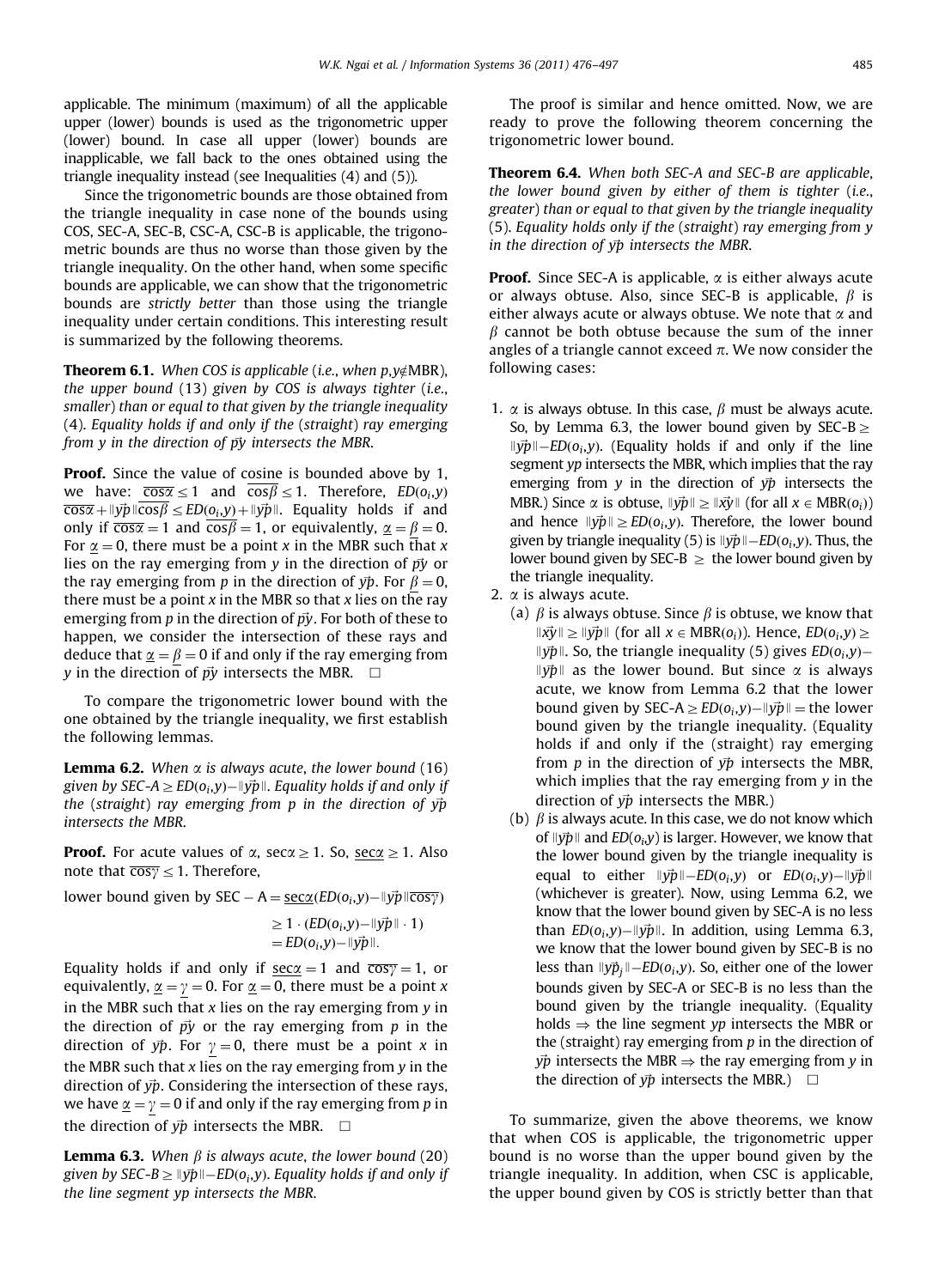of the triangle inequality. This is because the applicability of CSC guarantees that the equality condition mentioned in Theorem 6.1 does not hold. On the other hand, when SEC-A and SEC-B are both applicable, the trigonometric lower bound is no worse than the lower bound given by the triangle inequality. The former is strictly better than the latter when all SEC-A, SEC-B and CSC are applicable. Therefore, trigonometric bounds are favorable when the various bounds are applicable. When all of COS, SEC-A, SEC-B, CSC are applicable, the trigonometric bounds are strictly tighter than the metric bounds, thanks to Theorems 6.1 and 6.4. (This is because equality in these theorems holds only if CSC is inapplicable.) To maximize the likelihood that these bounds are applicable, we choose (when possible) an anchor point that is outside the MBR.

Before we end this section, we remark that the CSC-A bounds are in fact not useful, and they were listed just for the sake of completeness. We summarize this finding by the following theorem.

Theorem 6.5. The CSC-A bounds are no tighter than the bounds determined using the MBR method (see Section 4).

Proof. We show the proof for the upper bound only. The proof for the lower bound is similar and hence omitted for brevity.

Consider the point  $z \in$  the MBR that maximizes  $\Vert z\psi \Vert$ . The upper bound on  $ED(o_i, p)$  given by the MBR method is  $d(z, p) = ||\vec{z}p||$ . Let  $\alpha_z$ ,  $\beta_z$  and  $\gamma_z$  be the values of the angles  $\alpha$ ,  $\beta$  and  $\gamma$  when x=z, respectively. Then, by Identity (11), we have

 $\Vert z\vec{p}\Vert = \Vert y\vec{p}\Vert \sin\gamma_z \csc\alpha_z \leq \Vert y\vec{p}\Vert \overline{\sin\gamma} \overline{\csc\alpha}.$ 

Thus, the upper bound given by the MBR method is tighter than or equal to that given by CSC-A.  $\Box$ 

In our implementation of the trigonometric method, we do not compute the CSC-A bounds.

#### 6.6. Summary of trigonometric bounds

The trigonometric bounds are obtained by combining the bounds on  $ED(o_i, p_i)$  determined using trigonometry. As we have discussed, the trigonometric bounds are not always applicable. Their applicability depends on the relative positions of the MBR, the anchor point, and the cluster representative. The applicability conditions are summarized in [Table 1](#page-6-0). (The table shows only the upper bounds; lower bounds are obtained by swapping all quantities  $\overline{q}$  with q in the formulae.) We only compute those bounds that are applicable, and take the tightest upper and lower bounds as the trigonometric bounds. In case none of the bounds are applicable, we fall back to those obtained by the triangle inequality.

In order to make the trigonometric bounds applicable, we need to pick an anchor point  $y$  that is outside the MBR, otherwise, Theorems 6.1 and 6.4 do not apply. Also, if y is far from the MBR, the ranges of the angles' values will be small. This leads to tighter bounds. Consequently, it is preferable to choose y that is far away from the MBR, as long as enough precision is maintained for numerical accuracy.

## 7. Experiments

In this section we report our empirical study on the effectiveness of the various pruning methods.

## 7.1. Data

We use synthetic datasets and a geographic dataset in our experiments. The synthetic datasets, with controllable parameters, help us study the effectiveness of the pruning methods over a wide spectrum of situations. On the other hand, the geographic dataset allows us to study the practicality of the pruning methods under a real setting.

Synthetic datasets: We generate two types of synthetic datasets, one with objects exhibiting intrinsic cluster patterns, one without. For each type, a number of datasets are generated based on different parameter values.

Each dataset is generated by the following procedure. The object domain is a rectangular 2D region with dimension  $[0,100] \times [0,100]$ . *n* objects are generated. Each object is associated with an MBR with random side lengths no longer than d units. For datasets without cluster patterns, the objects' MBRs are randomly positioned in the object domain. For datasets with cluster patterns, k points in the domain are randomly chosen as the real cluster centers, with a constraint that these points the real cluster centers, whilf a constraint that these points are at least  $100/2\sqrt{k}$  units apart from one another. This distance constraint ensures that the cluster centers are not too close and at the same time allows enough space for the random placements of the centers. Each object is then randomly assigned to one of the  $k$  clusters. The position of an object is randomly fixed at a point that is no position of an object is randomly fixed at a point that is no<br>farther than  $100/2\sqrt{k}$  units from its assigned cluster center. This procedure generates some natural cluster patterns [\[2\]](#page-20-0).

For each object, we partition its MBR into  $\sqrt{s} \times \sqrt{s}$ rectangular grid cells. Each cell's center is used as a sample point, thus each object has s sample points. The probability mass of each cell is first sampled from a uniform distribution independently of other cells, and then normalized by the sum. In our implementation of the UK-means algorithm, expected distances are calculated by summing over discrete sample points of the MBRs. It is therefore sufficient to represent an uncertain object by the probability masses taken at the sample points.

Geographic dataset: Following previous studies [\[20,39\]](#page-21-0), we modify a real dataset to mimic location uncertainty of mobile objects. The dataset contains 53,145 2D points that are geographic locations in Long Beach of California in the United States of America, originally extracted from the US census web site, [http://www.census.gov/geo/](http://www.census.gov/geo/www/tiger/) [www/tiger/.](http://www.census.gov/geo/www/tiger/) We normalize the locations to the  $[0,100] \times [0,100]$  domain, and generate a  $d \times d$  MBR centering at each location. A pdf is then generated for each MBR in the same way as with the synthetic datasets.

[Table 2](#page-11-0) summarizes the parameters used in the data generation process. We study the effect of each parameter by varying its value while keeping the other parameters at their default values. For those experiments that measure the number of expected distance calculation  $(N_{ED},$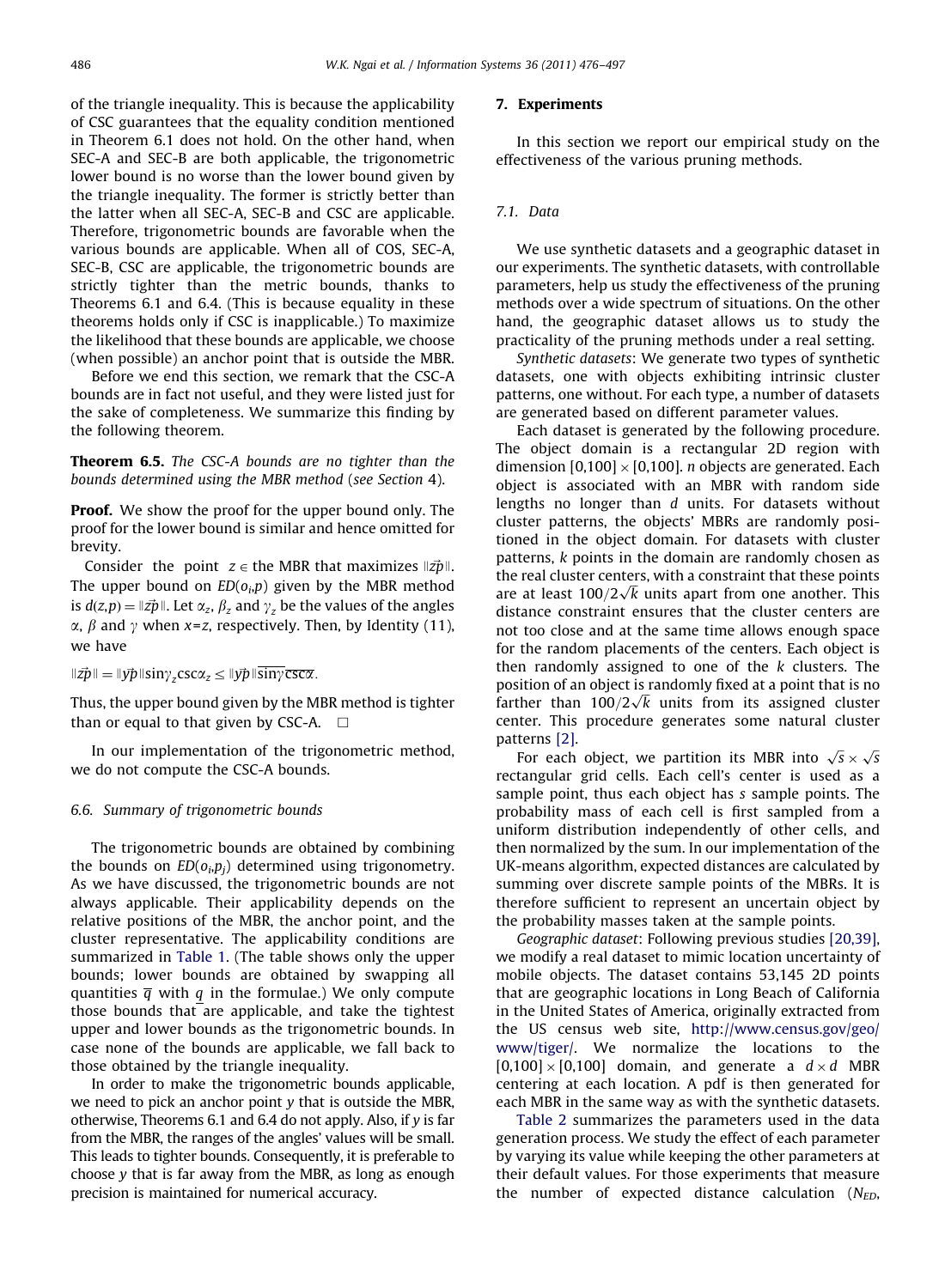<span id="page-11-0"></span>Table 2 Experimental parameters and their default values.

| Parameter   | Description                                                                                        | Default value                                                     |
|-------------|----------------------------------------------------------------------------------------------------|-------------------------------------------------------------------|
| n<br>k<br>d | Number of objects<br>Number of clusters<br>(Maximum) side length of MBR<br>Number of sample points | 20,000<br>49<br>5<br>102,400 (1024 for<br>the study of $N_{FD}$ ) |

discussed below), we use a relatively small number of sample points (s=1024) comparing with other studies on uncertain data management (e.g., [\[40\]\)](#page-21-0), in order to control the amount of time taken to complete the experiments. In a real setting where a larger number of sample points is used, the effectiveness of a pruning method would be even more important since the calculation of each expected distance would take longer.

## 7.2. Setup

We compare the performance of UK-means with various combinations of pruning methods:

- Brute-force: the basic UK-means algorithm without expected distance pruning.
- $\bullet$  MBR: UK-means with min-max-dist pruning using MBRs (Section 4).
- Met:{PC/CS/PC+CS}: UK-means with min-max-dist pruning using MBRs and the PC, CS, or both methods with expected distance bounds given by the triangle inequality (Section 5).
- Tri:{PC/CS/PC+CS}: UK-means with min-max-dist pruning using MBRs and the PC, CS, or both methods with expected distance bounds determined by trigonometric rules (Section 6).

The primary performance metric is the average number of expected distance calculations per object per iteration, denoted as  $N_{ED}$ . It reflects the main performance bottleneck of the UK-means algorithm. Given k clusters, the brute-force implementation of UK-means computes all  $k$  expected distances between an object and the  $k$ cluster representatives in each iteration of the clustering process. Therefore,  $N_{ED}$ =k under Brute-force, which serves as a baseline for comparing the performance of the pruning methods. The goal of the experiments is to study how many expected distance calculations can be saved by the various pruning methods. Whenever the PC method is involved,  $N_{FD}$  also includes the number of pre-computed expected distances between objects and their anchor points, and thus in theory could be larger than  $k$  if the pruning were completely ineffective.

In some experiments we also use the actual execution time as a secondary performance metric to evaluate the computational overheads of the calculation of the various bounds.

For each clustering process, the initial cluster representatives are picked uniformly from the 2D space. For each set of parameter values, 20 synthetic datasets are randomly generated, and the average results are reported.

For Met:PC, the one-point scheme described in Section 5.1 is used. For Tri:PC, an anchor point located at co-ordinates (100,000,100,000) is used.

Our programs are written in Java 1.5. The experiments were conducted on Windows machines with an Intel 3.2 GHz Pentium 4 processor and 1 GB of memory.

## 7.3. Results

## 7.3.1. Default parameter values

In the first set of experiments, we investigate the performance of the various pruning methods using the default parameter values. The results for the dataset without cluster patterns are shown in Table 3. The rows are sorted in descending order of  $N_{ED}$ . Note that the Bruteforce method did not terminate after 100 h of execution.

From the  $N_{ED}$  column of the table, we clearly see that the pruning methods are very effective. For example,  $N_{ED}$  for Brute-force, MBR, and Tri:CS are 49, 0.6393, and 0.0299, respectively. This shows that the MBR method prunes  $1-0.6393/49=98.7%$  of the expected distances computed by Brute-force. Impressively, Tri:CS prunes yet another  $1 - 0.0299/0.6393 = 95.3%$  of those computed by the MBR method. Notice that  $N_{ED}$  is less than one under any pruning method. This implies that the bounding techniques are so effective that in most cases, considering the bounds alone is sufficient to determine the closest cluster representative of an object without resorting to computing expected distances.

Moreover, methods using the trigonometric bounds (prefixed by Tri:) are about 2–3 times more effective than those using the triangle inequality only (prefixed by Met:). This performance gain justifies the use of the seemingly more complex trigonometric bounds.

Comparing the PC methods and the CS method, we see that in general CS performs better than PC. One reason is that the anchor points used by CS (cluster representatives of previous iterations) are close to the current cluster representatives. This results in very tight bounds. One surprising observation is that combining PC and CS gives a poorer performance than using CS alone. This is due to the large overhead incurred in pre-computing expected distances for the PC method, which could not be compensated for by the savings brought by the method. On the contrary, no pre-computations are done in CS, since anchor points

Table 3

Performance of the pruning methods on the synthetic dataset without cluster patterns using default experimental parameter values.

| Method           | $N_{FD}$ | Clustering time<br>in seconds | Pdf I/O count |
|------------------|----------|-------------------------------|---------------|
| Brute-force      | 49.      | $>$ 360,000 (100 h)           | 1.500.000     |
| <b>MBR</b>       | 0.6393   | 66.918                        | 557.534       |
| Met:PC           | 0.6389   | 73.675                        | 569.570       |
| Tri:PC           | 0.2213   | 20.426                        | 210.982       |
| $Mert$ $PC + CS$ | 0.0711   | 7414                          | 71.692        |
| Met:CS           | 0.0598   | 6136                          | 59.411        |
| $Tri: PC+CS$     | 0.0315   | 4089                          | 32.804        |
| Tri:CS           | 0.0299   | 3521                          | 29.124        |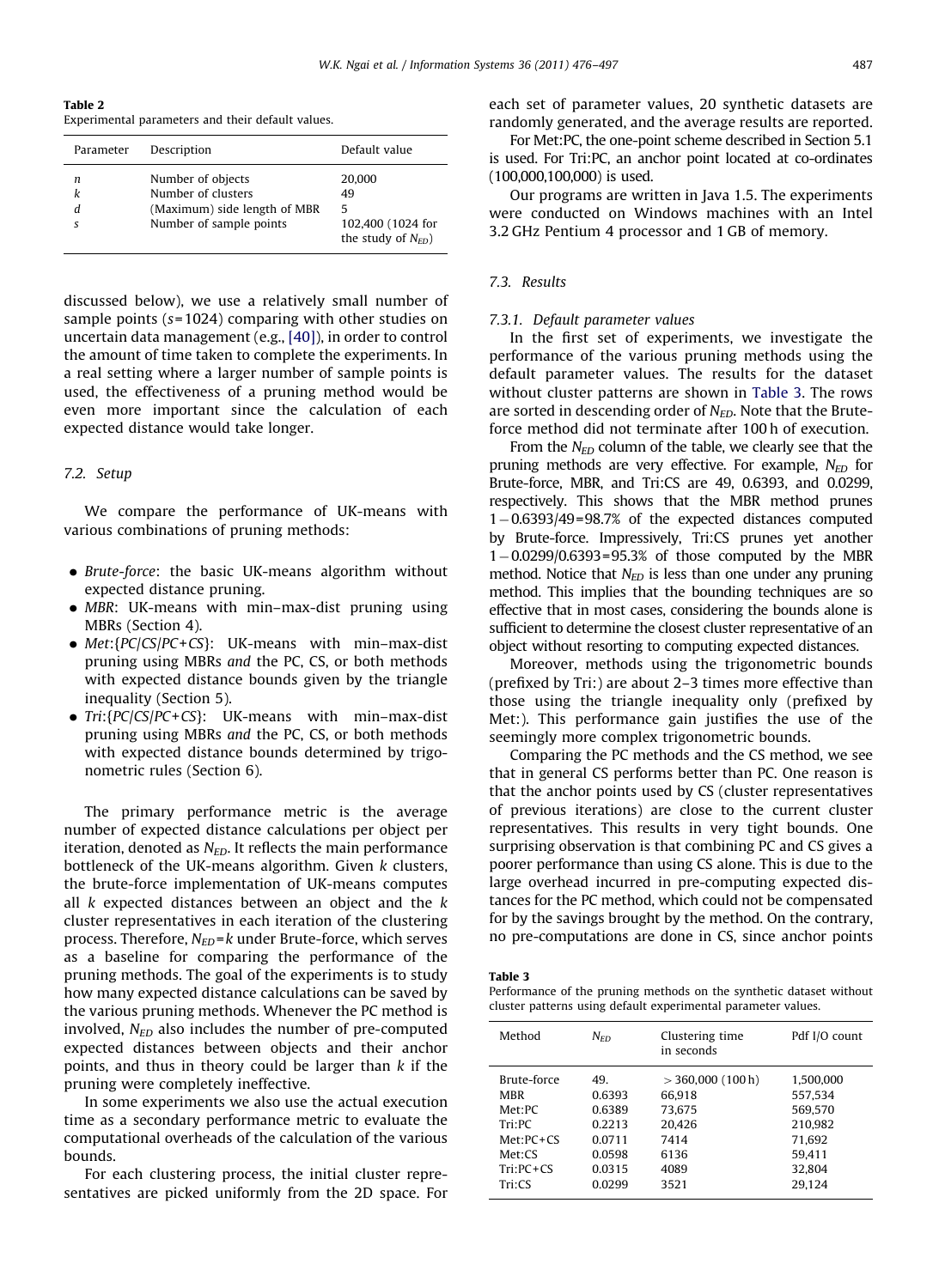are previous cluster representatives whose expected distances to objects have been computed previously.

The last two columns in [Table 3](#page-11-0) show the actual execution time and the number of pdf read from disk, respectively. Both measures correlate fairly well with  $N_{ED}$ . It is thus reasonable to use  $N_{ED}$  as the primary performance metric.

Tables 4 and 5 show the results of the experiments performed on the synthetic dataset with cluster patterns and the ones performed on the geographic dataset, respectively. We observe similar relative performances among the pruning methods as compared to the case when the synthetic dataset without cluster patterns is used. The relative effectiveness of the pruning methods is thus not greatly affected by the data properties. For

#### Table 4

Performance of the pruning methods on the synthetic dataset with cluster patterns using default experimental parameter values.

| Method         | $N_{FD}$ |
|----------------|----------|
| Brute-force    | 49       |
| <b>MBR</b>     | 0.6027   |
| Met:PC         | 0.6034   |
| Tri:PC         | 0.2140   |
| $Met: PC + CS$ | 0.0878   |
| Met:CS         | 0.0761   |
| $Tri: PC + CS$ | 0.0354   |
| Tri:CS         | 0.0351   |

#### Table 5

Performance of the pruning methods on the geographic dataset using default experimental parameter values ( $n$  fixed at original dataset size, 53,145).

| Method                | $N_{FD}$         |
|-----------------------|------------------|
| Brute-force           | 49               |
| <b>MBR</b><br>Met:PC  | 1.4425<br>1.4222 |
| Tri:PC                | 0.5963           |
| $Met: PC + CS$        | 0.1254           |
| Met:CS                | 0.1176           |
| $Tri:PC+CS$<br>Tri:CS | 0.0583<br>0.0673 |



brevity and clarity, in the following experiments that involve synthetic data, we only report the results for the datasets without intrinsic cluster patterns.

The absolute pruning power appears to be stronger with the synthetic dataset. We believe this is due to the fact that objects are freely distributed in the whole 2D space in the synthetic dataset, but they are subject to geographic and architectural constraints in the geographic dataset. As a result, the clusters in the synthetic dataset are more spread out, which increases the ability to prune the cluster representatives that are not closest.

# 7.3.2. Scalability with respect to the number of objects

Next we compare the performance of the various methods as the number of objects  $n$  increases. Fig. 8 shows the results as *n* increases from 1000 to 50,000. Fig.  $8(a)$ shows the performance curves of all methods. Fig. 8(b) shows a magnified version of Fig. 8(a) focusing on the best four curves. In the figures, the color of a curve indicates the method used in choosing anchor points (i.e., PC/CS), while the marker shape indicates the bounding strategy.

From Fig. 8, we see that the relative rankings of the various methods remain largely the same over the range of n. Our previous observations, such as CS being more effective than PC and trigonometric bounds being better than those obtained from the triangle inequality remain true with different dataset sizes. Another observation is that the curves for CS-based methods (Met:PC+CS, Met:CS, Tri:PC+CS, Tri:CS) drop as n increases. This is because with more objects, the clustering process takes more iterations to terminate. It is thus more likely that an anchor point (which is a cluster representative in a previous iteration such that its expected distance from an object has been computed) can be found for effective pruning. The large overhead in pre-computations once again makes PC-based methods not as efficient as the CS-based method, and the overhead can be so large that Met:PC performs even worse than pure MBR-based pruning when  $n$  is small.

## 7.3.3. Scalability with respect to the number of clusters

Our next experiment studies the effect of the number of clusters, k. The results are shown in [Fig. 9.](#page-13-0) Note that



Fig. 8. Performance of the various pruning methods on the synthetic dataset without cluster patterns as n increased.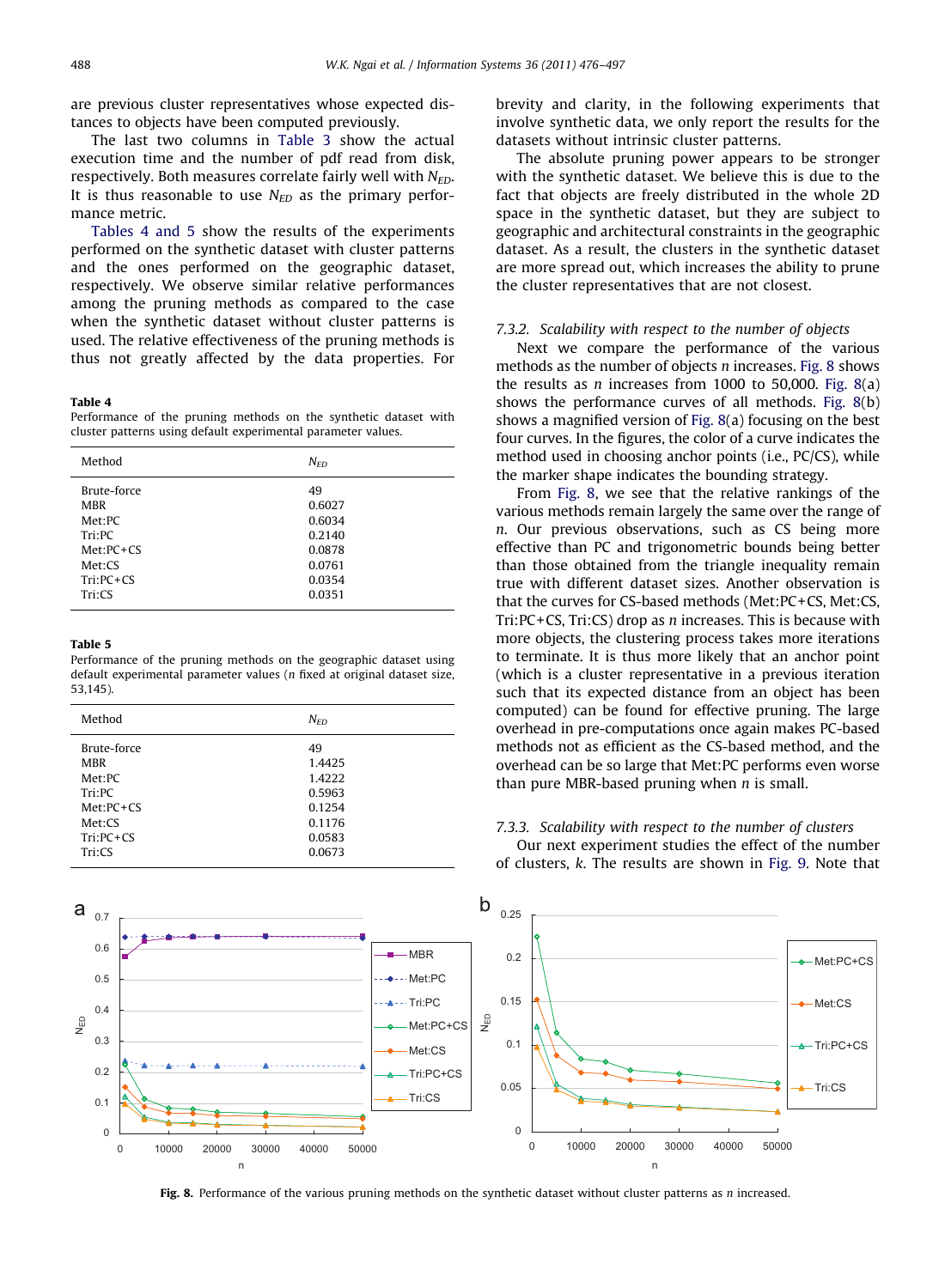<span id="page-13-0"></span>Brute-force computes all k expected distances for each object during each iteration (i.e., no pruning). In order to better express the pruning effectiveness of the algorithms, we report  $N_{ED}$  as a percentage of k in Fig. 9. For example, the point for MBR at  $k=9$  shows that MBR computes about 2.6% of the expected distances computed by Brute-force, or a pruning effectiveness of 97.4%.

From Fig.  $9(a)$ , we see that as k increases all curves go down. This is because with more cluster representatives, there is more opportunity for pruning and thus the algorithms can achieve a higher pruning effectiveness. Also, CS-based methods (lower 4-curves) are a lot more effective than the other methods. From Fig. 9(b), we see that generally trigonometric pruning (Tri) outperforms triangle-inequality-based methods (Met) by a wide margin. For example, when  $k=25$ , Tri-based methods prune at least twice as many expected distances than their Met-based counterparts.

## 7.3.4. Scalability with respect to the side length of MBRs

Next, we vary the maximum side length of MBRs, d. A larger d gives a larger uncertainty region of an object. The experiment thus studies how the degree of uncertainty affects the algorithms' performance. Fig. 10 shows  $N_{FD}$  as d increases from 1 to 15 units.

From the figure, we see that all the curves go up with d. This is because a larger d implies that objects have larger uncertainty regions, so that the bounds given by the various methods are looser, and it results in less effective pruning. From Fig. 10(b), we observe an interesting trend comparing the relative performance of CS methods against PC+CS methods. We see that when  $d$  is small (e.g., when  $d=1$ ), CS methods outperform their PC+CS counterparts by a wide margin. This is because with small uncertainty, the bounding techniques are very effective and thus the pre-computation overhead incurred by PC makes PC counter-productive. However, as d increases, bounds become looser and pruning becomes less effective. In this situation, combining the bounds obtained from PC and CS allows for a better pruning opportunity. This additional pruning outweighs the pre-computation overhead. The performance of PC+CS thus catches up that of CS. When d is large, we see that Tri:PC+CS even outperforms Tri:CS.

# 7.3.5. Scalability with respect to the number of sample points from each pdf

Finally, we study the effect of the number of sample points s used in representing a pdf. Basically, the more sample points used (i.e., a larger s), the more expensive it is to



Fig. 9. Performance of the various pruning methods on the synthetic dataset without cluster patterns as k increased.



Fig. 10. Performance of the various pruning methods on the synthetic dataset without cluster patterns as d increased.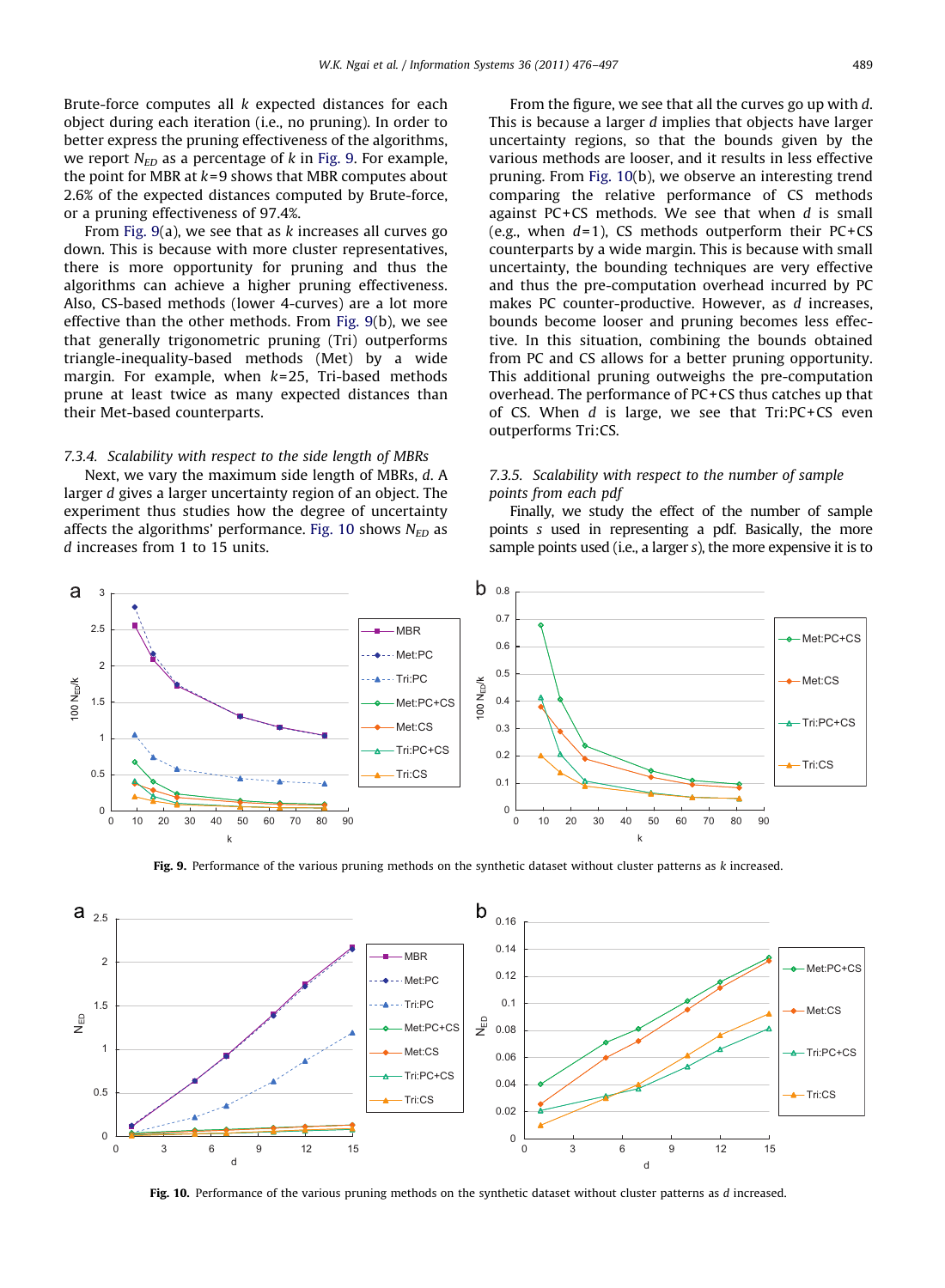compute an expected distance (which involves an integration over the set of sample points). The value of s thus directly affects the execution time of the algorithms. On the other hand, the number of expected distance calculations  $(N_{FD})$ depends mostly on the geometry and locations of objects' uncertainty regions, not so much on s. We therefore report execution times instead of  $N_{ED}$  in this experiment. We also report the execution times of Brute-force at small s values for comparison. Fig. 11 shows the results.

As expected, the running time increases as s increases for all methods. The brute-force method quickly becomes intractable when s is only moderately large. MBR and Met:PC are again the worst pruning methods. An interesting observation from Fig. 11 is that when s is very small, the methods based on the triangle inequality performs better than those based on trigonometric bounds. This is because when s is very small, the cost of computing expected distances is less dominating. Even though trigonometric bounds (Tri) give a higher pruning effectiveness, the overheads in computing angle bounds become significant relative to the cost of expected distance calculation. Hence, for small s, trigonometric pruning (Tri) is less efficient than those based on the triangle inequality (Met).

## 7.3.6. Scalability results on the geographic dataset

Figs. 12–14 show the performance of the various pruning methods when applied to the geographic dataset as we vary  $k$ ,  $d$ , and  $s$ , respectively. Except being not as smooth, the curves show similar trends and relative performance among the algorithms as those obtained from the synthetic dataset experiments.

# 7.4. Summary

Based on these experimental results, we have observed the following general trends.

- Tri:CS gives the best pruning effectiveness, shortest execution time and lowest I/O costs over a wide range of parameters.
- $\bullet$  However, when the uncertainty region  $(d)$  is relatively large (e.g., with side length greater than 5% of the side length of the object domain), Tri:PC+CS may outperform Tri:CS.
- $\bullet$ When the number of pdf sample points (s) is small, Met:CS delivers better performance.
- $\bullet$  The PC-based pruning involves non-negligible overhead, which may fail to compensate for the number of



Fig. 11. Performance of the various pruning methods on the synthetic dataset without cluster patterns as s increased.



Fig. 12. Performance of the various pruning methods on the geographic dataset as  $k$  increased.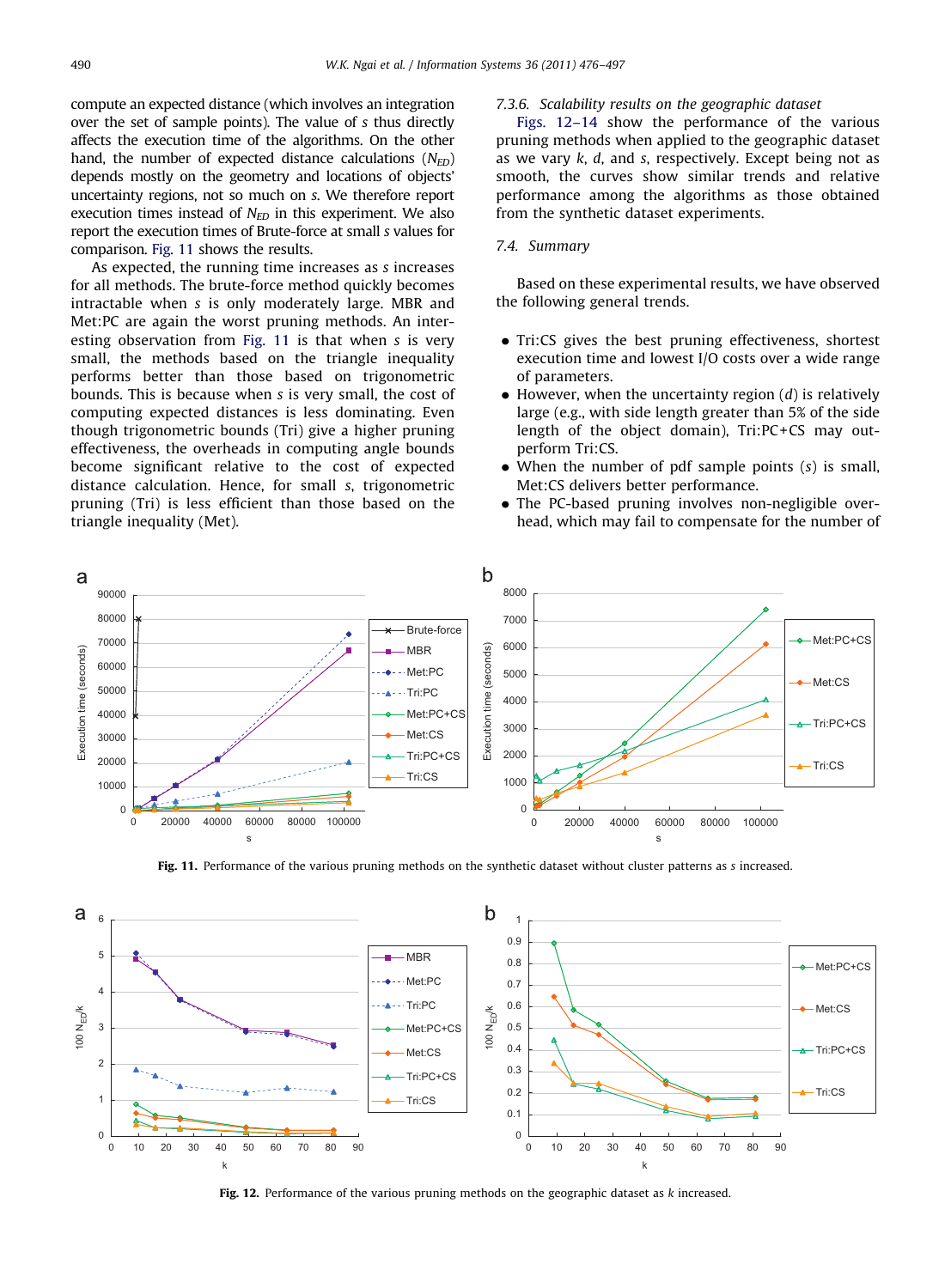

Fig. 13. Performance of the various pruning methods on the geographic dataset as d increased.



Fig. 14. Performance of the various pruning methods on the geographic dataset as s increased.

ED computations saved from the pruning, especially when  $k$  and  $n$  are small and  $s$  is large.

## 8. Discussions

In this section, we briefly discuss a few issues related to our pruning algorithms.

## 8.1. Interactions between different pruning methods

From the experimental results, we see that CS-based methods perform very well. Also, adding PC to CS (i.e., PC+CS) is generally counter-productive. This is because of the pre-computation overhead incurred by the PC methods, which outweighs the extra pruning power it offers. On a closer examination, we found that if we excluded the pre-computation cost from  $N_{ED}$ , PC+CS did perform substantially better than CS (data not shown). Thus, PC can offer some extra mileage in terms of improving pruning effectiveness. It is thus interesting to find anchor points that provide distance bounds similar to those given by PC, but without pre-computations.

One idea is again to use previous cluster representatives. Given an object  $o_i$  and a cluster representative  $p_i'$ , we compute the expected distance  $ED(o_i, p_i')$  only if  $p_i'$  cannot be pruned. This implies that  $p_i$  is likely to be close to object  $o_i$  (so that the lower bound of  $ED(o_i, p_i)$  does not exceed the min–max-dist threshold). As a result,  $p_i$  should serve as a good anchor point for  $o_i$  since (1)  $ED(o_i, p_i)$  is available and (2)  $p_i$  is close to  $o_i$ . We can thus consider using  $p_i$  as an anchor point for  $o_i$  in place of those selected before the clustering process starts (see Section 5.1). Notice that under the CS method,  $p_i'$  will also be selected as an anchor point. The difference is that under CS,  $p_i$ ' will only be used as an anchor point to bound the distance from  $o_i$  to a future representative  $p_i$  of cluster *i*, while under PC,  $p_i$  is used as a general anchor point of  $o_i$  and can be used to bound the distance from  $o_i$  to any future cluster representatives.

We can thus consider a revised PC method: instead of using fixed anchor points, we maintain for each object  $o_i$  a list of dynamic anchor points. This list includes all those  $p_i$ whose expected distances from  $o_i$  have been computed. The list can be kept small by retaining only the closest points located at different directions of the object (recall the discussion on the selection of anchor points in Section 5.1). The resulting method is expected to have a pruning power similar to the PC method and still be complementary to the CS method, and with the advantage of no pre-computation overhead.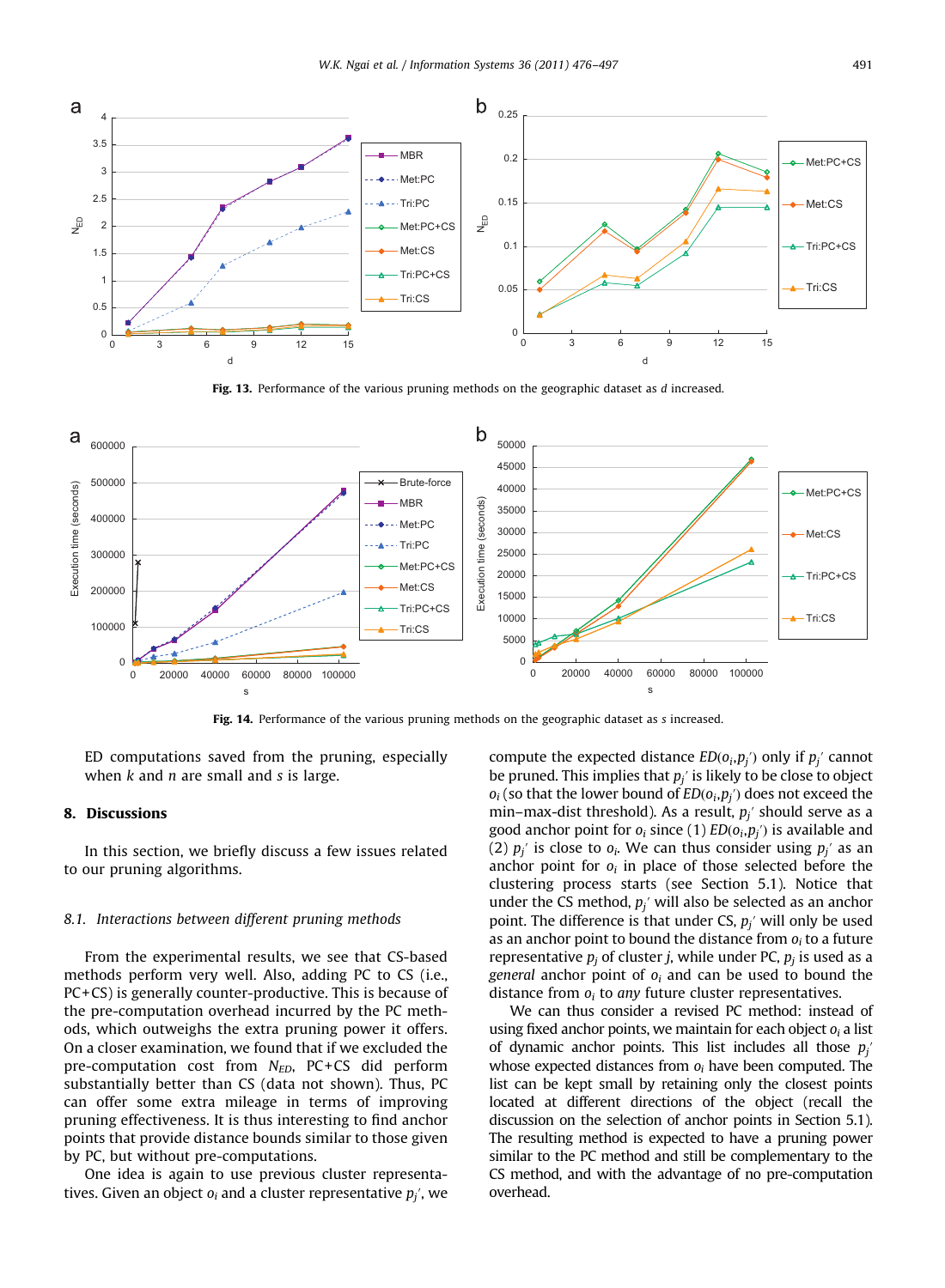#### 8.2. Comparison with Vornoi-diagram-based pruning

Given a set of cluster centers  $c_i$  ( $j=1,...,k$ ), the Voronoi diagram of them is a partition of the 2D space into  $k$ convex cells. Inside each cell  $V_i$ , every point is closer to corresponding  $c_i$  than any other  $c_x$  ( $x \neq j$ ). This nice property has been used to facilitate k-means clustering in the cluster assignment step [\[41\].](#page-21-0) In a parallel study, we have extended this technique for use in UK-means [\[18,42\]](#page-20-0). An important theoretical result is that bisector pruning (BP) based on Voronoi diagrams has a pruning power no less than that of min–max-dist pruning using MBRs (see Section 4), i.e., whenever BP cannot eliminate a cluster candidate, neither can min–max-dist pruning using MBR. An overhead is incurred, though: the computation of the Voronoi diagram, which can be computed in  $O(k \log k)$  time for 2D.

On the other hand, cluster-shift pruning (CS, see Section 5) may be able to prune some cluster candidates that BP fails to prune. Here is an example. Suppose that we have an uncertain object X with an MBR that is 2 units wide and 1 unit tall, centered at the origin (see Fig. 15). For simplicity, let  $X$  be uniformly distributed within its MBR. Suppose we have only two clusters:  $c_1$  at (2.2) and  $c_2$ at  $(-1,-2)$ . To which cluster should we assign X? The Voronoi diagram for  $c_1$  and  $c_2$  divides the 2D space into two halves, separated by the line  $6x+8y-3=0$ , which bisects the line segment joining  $c_1$  and  $c_2$  perpendicularly. This is shown as the thick slanted line in the figure. Since this line intersects the MBR of X, Voronoi-diagram-based pruning is not applicable [\[18\].](#page-20-0) Can CS help in this case? Suppose that in the previous iteration,  $c_2$  has been updated, with the old position being  $c_2$  at  $(-1,-1.5)$ , and that  $c_1$  has remained the same. Now, using the CS technique, we get an upper bound for  $ED(X, c_2)$ :  $MaxDist_{X,2} = ED(X, c_2') + ||c_2 - c_2'||.$  Since  $ED(X, c_2') = 1.874$ has been computed and saved in the previous iteration, we know its value without extra cost. Therefore, we get the upper bound  $MaxDist_{X,2}=1.874+1/2=2.374$ . Since  $c_1$ has not changed from the last iteration, we already know that  $ED(X, c_1) = 2.866$ . Therefore, without computing  $ED(X, c_1)$  $c_2$ ) (which is 2.299), the cluster-shift technique can already conclude that  $ED(X,c_2) \leq MaxDist_{X,2} < ED(X,c_1)$ and exclude candidate  $c_1$  from consideration, which



Fig. 15. Cluster shift vs. bisector pruning.

Voronoi-diagram-based pruning cannot eliminate. A combination of both pruning techniques turns out to be very effective [\[18\]](#page-20-0).

## 8.3. Indexing MBRs

In this paper an MBR is used to enclose the uncertainty region of an uncertain object. The purpose of the MBR is to help us tightly bound the expected distance of an object and a cluster representative. The concept of MBR is also used extensively in spatial indexing structures such as R-tree, in which the MBRs are indexed in a recursive hierarchical structure. We can use the concept of this hierarchical organization to reduce the overheads of pruning rules. More specifically, given a set of nearby uncertain objects  $S$ , we can obtain the MBR  $(M)$  that encloses the MBRs of all objects in S. If we consider M as the MBR of a super object, we can apply our pruning techniques to M. We remark that although M gives us very loose bounds of the ED values of the objects in S, any pruning achieved applies to all the objects in S. This potentially reduced the pruning overheads compared against the case in which the pruning rules are applied repeatedly to each individual object [\[42\]](#page-21-0).

## 8.4. Picking an anchor point for the PC method

In our discussion, the center point of an uncertain object's MBR is used as the anchor point under the PC method. The advantage of this simple approach is that the center of an MBR can be conveniently located. However, if one has pre-computed the center of mass (CG) of each uncertain object (which costs an extra integration per object), then the CG can also be picked as the anchor. This often results in better performance for the PC method. We have conducted an experiment comparing two choices of the anchor points: MBR center and CG. Fig. 16 shows  $N_{\text{FD}}$ for Met:PC under the two choices of anchor points. We see that the CG performs better than the MBR center. For example, when  $d=12$ , using CG's requires about 5 times fewer EDs than using the MBR centers. We have also evaluated the performance of the PC method under other choices of anchor points. For example, we have tried a few



Fig. 16. Performance of Met:PC under two choices of anchor points.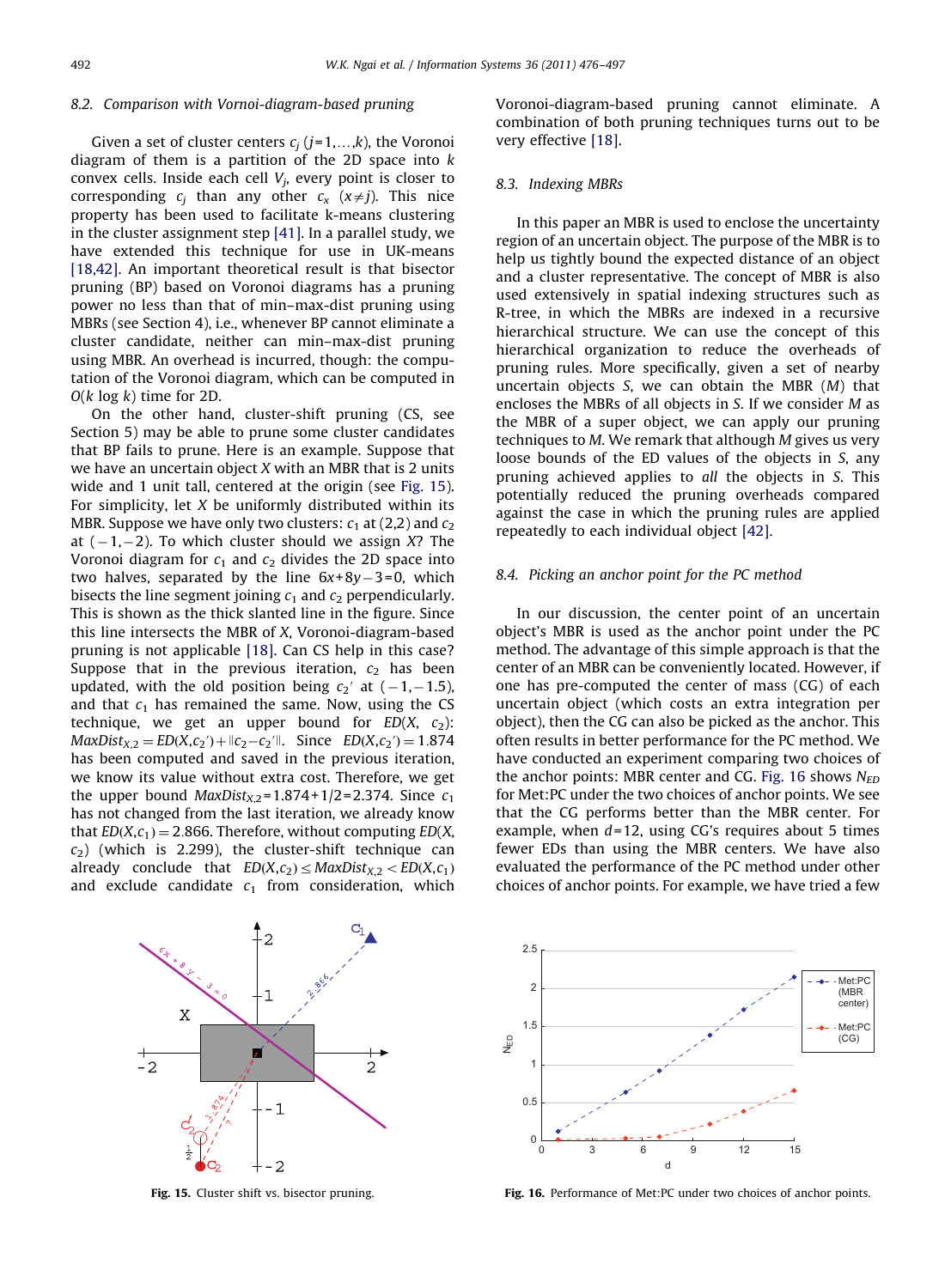randomized methods, such as picking a random corner of an object's MBR, and picking a random point within an object's MBR. Our results show that the CG anchor points give better performance than all those other choices. This is because the CG is generally closer to the samples of an object's pdf than other choices of the anchor point. Therefore, the CG generally gives a better estimate of distances via the triangle inequality.

# 9. Conclusion

In this article we have described the problem of efficient clustering of uncertain data, which finds applications in areas where the exact values of some data attributes are not certain, but can be modeled by a probability density function (pdf). We have described the basic UK-means algorithm for uncertain data clustering. We have shown that when objects' pdfs are not confined to a parametric family but can take any arbitrary form, the cost of expected distance calculations is the performance bottleneck of UKmeans. We have introduced the basic min–max-dist pruning framework and have devised a number of pruning algorithms based on the framework. These pruning algorithms include the MBR method, the pre-computation (PC) method, and the cluster-shift (CS) method. We have studied two bounding techniques: Met bounds are based on the triangle inequality and Tri bounds are based on a number of trigonometric rules. We have studied the theoretical advantages and disadvantages of the different trigonometric bounds, and have proved that under certain easily attainable conditions, trigonometric bounds are strictly better than metric bounds.

In the experiment section, we have illustrated the importance of the pruning methods by comparing the computation cost of UK-means with and without expected distance pruning. We have also compared the performance of the different pruning methods. In general, we have found that the methods that involve trigonometric bounds are superior to those that involve the metric bounds, which are in turn superior to the basic MBR method. In addition, the CS method has been found to perform better than the PC method due to the pre-computation overhead of the latter. Overall, the best pruning method could have a computational cost (in terms of the number of expected distance calculations) four orders of magnitude lower than the brute-force implementation.

### Acknowledgments

We would like to thank Mr. Chun-Kit Chui and Dr. Wai-Shing Ho for helpful discussions.

## Appendix A. Finding bounds on angles

To find the trigonometric bounds introduced in Section 6, it is necessary to find bounds on several trigonometric functions of the angles  $\alpha$ ,  $\beta$  and  $\gamma$  (see [Fig. 5\)](#page-6-0) as the point x varies within the MBR of the uncertain object in question. There are many possible approaches to finding bounds on the trigonometric functions. In this appendix, we provide techniques to find the bounds on the angles  $\alpha$ ,  $\beta$  and  $\gamma$ . Once the bounds on these angles are found, we can find out the bounds on the trigonometric functions using the methods described in Appendix B. We will be reusing the notations defined in Section 6. It is particularly helpful to revise that section and refer to [Fig. 5](#page-6-0).

The following discussion will be based on a special instance of this problem: 2D spaces, because it is easier to illustrate the ideas with 2D drawings. This is also what we have implemented in the programs used for the experiments in Section 7. Via coordinate geometry, we have proved that these techniques can be generalized to 3 dimensions and higher. The ideas of  $\alpha$ –contours,  $\beta$ –contours and  $\gamma$ –contours are analogous to the 2D case. The proofs are lengthy and hence not included here.

# A.1. Bounds on  $\alpha$

To determine the bounds on  $\alpha$ , we first introduce the concept of  $\alpha$ -contours. Consider any point x in 2D space distinct from y and p. The angle  $\angle$  pxy is  $\alpha$ . (See Fig. 17.) If

we draw a circumcircle of  $\triangle$ pxy, we can obtain the arc  $\stackrel{\sim}{pxy}$  . From elementary geometry, we know that since yp is a chord of this circle, it subtends the same angle  $\alpha$  on the arc

 $\widehat{pxy}$  . By symmetry, on the mirror image of this arc reflected about the line yp, yp subtends the same angle  $\alpha$ , too (e.g., see point  $x'$  in Fig. 17). Indeed, this arc (excluding the points  $p$  and  $y$ ) and its mirror image is the set of all points that make the same angle  $\alpha$  with y and p. Let us denote the mid-point of yp as m. We draw the perpendicular bisector of yp starting from point m and extending in one direction. Then, this line overlaps with the diameter of the circumcircle. Denote the intersection point of this perpendicular bisector and the arc as a. Then,  $\angle$  pay is also  $\alpha$ .

Now, examine another point  $a_0$  on the perpendicular bisector such that  $\|\vec{ma}_0\| < \|\vec{ma}\|$ . Then,  $\alpha_0 = \angle pa_0y > \alpha$ . We can again draw a circumcircle of  $\triangle pa_0y$  and obtain the

arc  $\widehat{pa_0y}$  . Then, for any point  $x_0$  on this arc (or  $x_0$  on it mirror image reflected about  $yp$ ),  $\angle px_0y = \alpha_0$  ( =  $\angle px_0y$ ). This arc and its mirror image (excluding the points y and p) is the set of all points in that makes an angle of  $\alpha_0$  with  $y$  and  $p$ .

Indeed, by varying the distance of  $a$  from  $m$  (while maintaining a on the perpendicular bisector of yp and on one side of line  $yp$ ), we can draw a set of contour lines for all a. Each contour line is an arc (excluding the end points



Fig. 17.  $\alpha$ -Contours.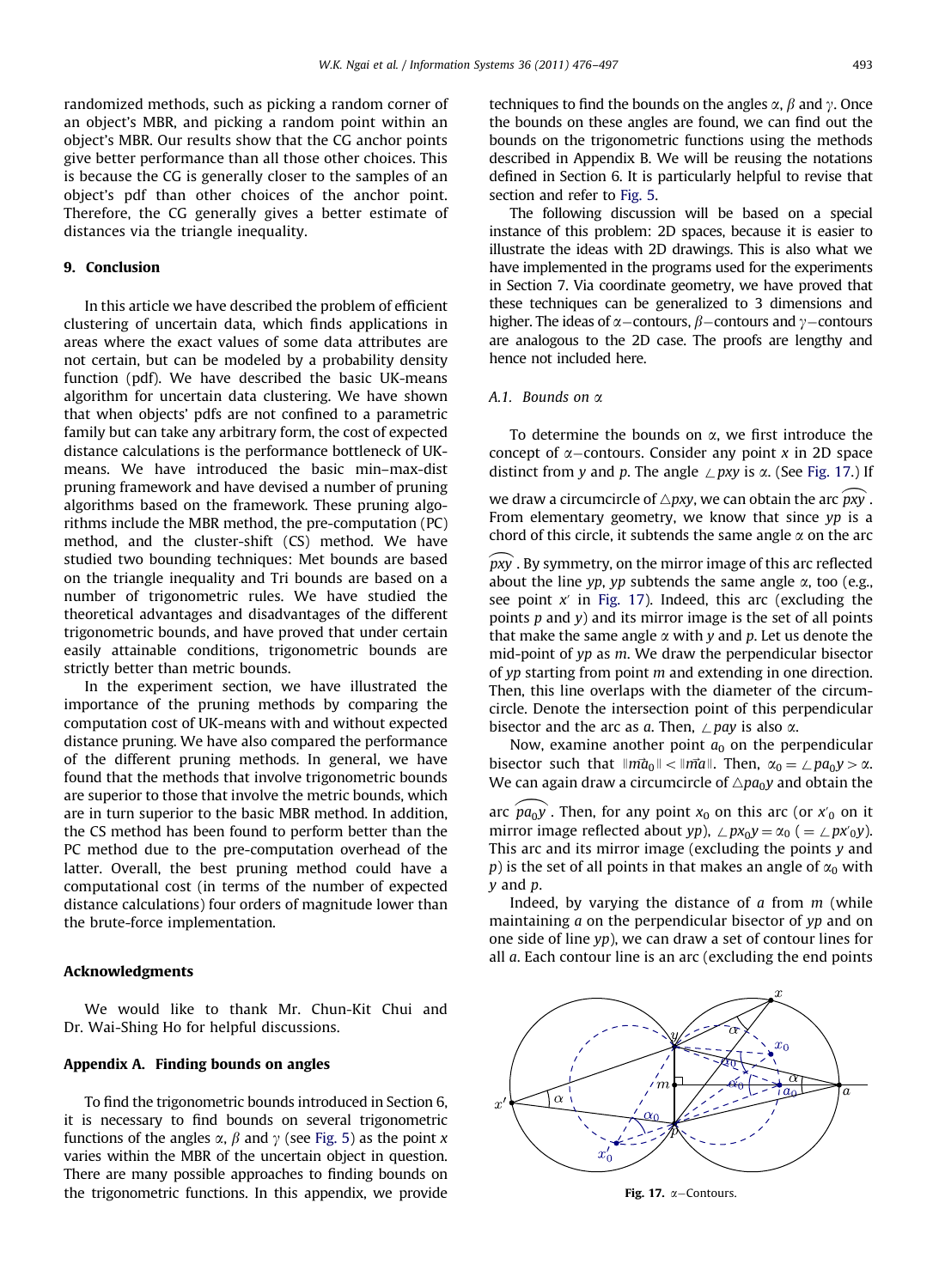$y$  and  $p$ ) plus its mirror image (reflected about line  $yp$ ) for the same  $\alpha$ . We will call these  $\alpha$ -contours. Note that there are two limiting cases:

- $\bullet$   $\|\vec{ma}\| \rightarrow 0$ . In this case, the contour is the line segment *vp* (excluding points *y* and *p*) for  $\alpha = \pi$ .
- $\bullet$   $\|\vec{ma}\| \rightarrow \infty$ . The contour for this case is the (infinite) line through  $y$  and  $p$  excluding all the points at and between y and p. This is the contour for  $\alpha = 0$ .

It should be obvious that the  $\alpha$ -contours do not intersect one another, and (including the two limiting cases) they cover the whole space (except the two singularities  $y$  and  $p$ ). In addition, we know that  $\alpha$  decreases as  $\|\vec{ma}\|$  increases, because  $\|\vec{ma}\| = \|\vec{my}\| \cot(\alpha/2)$  and  $\alpha \in [0,\pi]$ .

In 3D space, an  $\alpha$ -contour is the surface of revolution

of arc  $\widehat{pay}$  about the axis yp. Generalization to higher dimensions can be similarly derived.

# A.1.1. Lower bound on  $\alpha$

With the concept of  $\alpha$ -contours, it is easy to find  $\underline{\alpha}$  as follows.

We first pick an arbitrary point  $x \in MBR$ . The circum-

circle of  $\triangle$ pxy determines the arc  $\stackrel{\frown}{pxy}$  . (See Fig. 18.) The

 $\alpha$ –contour for x thus consists of the arc  $\stackrel{\sim}{pxy}$  (excluding points  $p$  and  $y$ ) and its mirror image. This contour intersects the bisector of yp at a. Note that all points in the intersection of the contour and the MBR make the same angle  $\alpha$  with  $\gamma$  and  $\beta$ . Now, by progressively  $increasing \parallel \vec{m}a \parallel$ , we get contours for smaller and smaller  $\alpha$ . Points in the intersections of these contours and the MBR thus progressively make smaller and smaller angles with  $y$  and  $p$ . If any point on the line  $yp$  excluding the segment yp lies in the MBR, then, we can keep on increasing  $\|\vec{ma}\|$  indefinitely and reach the limiting case  $\|\vec{ma}\| \rightarrow \infty$ . This corresponds to an  $\alpha$  of zero, thus  $\alpha = 0$ .

Otherwise,  $y$  and  $p$  must be outside the MBR. But since the MBR is bounded, as we increase  $\|\vec{ma}\|$ , we will eventually reach a maximum value  $\|\vec{ma}\| = \|\vec{ma}^*\|$  so that the contour still intersects the MBR. This can only occur



when the contour intersects the MBR at the corner points of the MBR. At these corners,  $\alpha$  is minimized at value  $\alpha$ . Note that since all we want to find is  $\alpha$ , there is no

need to actually locate  $a^*$  or compute the arc  $\widehat{pa^*y}$  . We have shown that the minimum  $\alpha$  can only be attained at the corners of the MBR. So, it suffices to check the values of  $\alpha$  at the corners of the MBR.

Here is the procedure to find  $\alpha$ . We first check whether  $y$  and  $p$  are both outside the MBR. If so, we only need to compute the values of  $\alpha$  at all corners of the MBR, and take the minimum among them. This gives  $\alpha$ . However, if either y or p is in the MBR, then,  $\alpha = 0$ . Note that this argument applies to 3 dimensions and higher, too.

## A.1.2. Upper bound on  $\alpha$

Similarly,  $\overline{\alpha}$  can be found by starting at an arbitrary point in the MBR, and then progressively decreasing  $\|\vec{ma}\|$ until we reach a minimum value  $\|\vec{ma}\| = \|\vec{ma}\|$ . There are three possible cases, though.

Case 1: When line segment yp intersects the MBR, we will reach the limiting case where  $\|\vec{ma}\| = 0$ , which corresponds to  $\alpha = \pi$ . So, in this case  $\overline{\alpha} = \pi$ .

Case 2: The arc  $\widehat{pa_{*}y}$  touches an edge of the MBR, as illustrated in [Fig. 19](#page-19-0)(a). Let the point of contact be  $x^*$ , the point at which the maximum angle  $\bar{\alpha}$  is attained. This point  $x^*$  is not necessarily at a corner of the MBR. So, unlike the lower bound, we cannot simply check all corners and skip dealing with the  $\alpha$ -contours. We need to find the point of contact  $x^*$  with an edge of the MBR. Once  $x^*$  is found, the corresponding  $\alpha$  can be computed directly. Repeating this for all edges of the MBR, we can determine  $\overline{\alpha}$ .

Case 3: The arc  $\widehat{pa_{*}y}$  intersects only corner points of the MBR. When trying to compute the point of contact of the contours with an edge of the MBR, solutions to the equations may give a point that lies outside the MBR, along the projection of the edge. This happens when the contour for  $\overline{\alpha}$  intersects only corner points. (See [Fig. 19\(](#page-19-0)b).) That corner point lies on the edge being considered. So, in this case, instead of examining the point of contact as given by the solution of the equations, we should check the end points of that edge of the MBR.

Therefore, to find  $\overline{\alpha}$ , we need to consider every edge of the MBR. For each edge (a line segment), we try to find the  $\alpha$ –contour that touches the straight line containing the edge. If the point of contact lies within the edge, examine the value of  $\alpha$  at this contact point; otherwise, we examine the value of  $\alpha$  at the end points of the edge. After all edges are considered, the maximum value of  $\alpha$ among the examined ones gives the value of  $\overline{\alpha}$ .

## A.2. Bounds on  $\beta$

Similarly, to find  $\beta$  and  $\overline{\beta}$ , we use the concept of contours. In 2D, the  $\beta$ -contour is a ray (a straight line starting from a point and extends to infinity) that originates from p and makes an angle of  $\beta$  with  $\vec{py}$ . The point  $p$  is excluded. (See [Fig. 20\(](#page-19-0)a).) Two such rays can be Fig. 18.  $\alpha$ -Contour for  $\underline{\alpha}$ . **Fig. 18.**  $\alpha$ -Contour for  $\underline{\alpha}$ . **Fig. 18.**  $\alpha$ -Contour for  $\underline{\alpha}$ .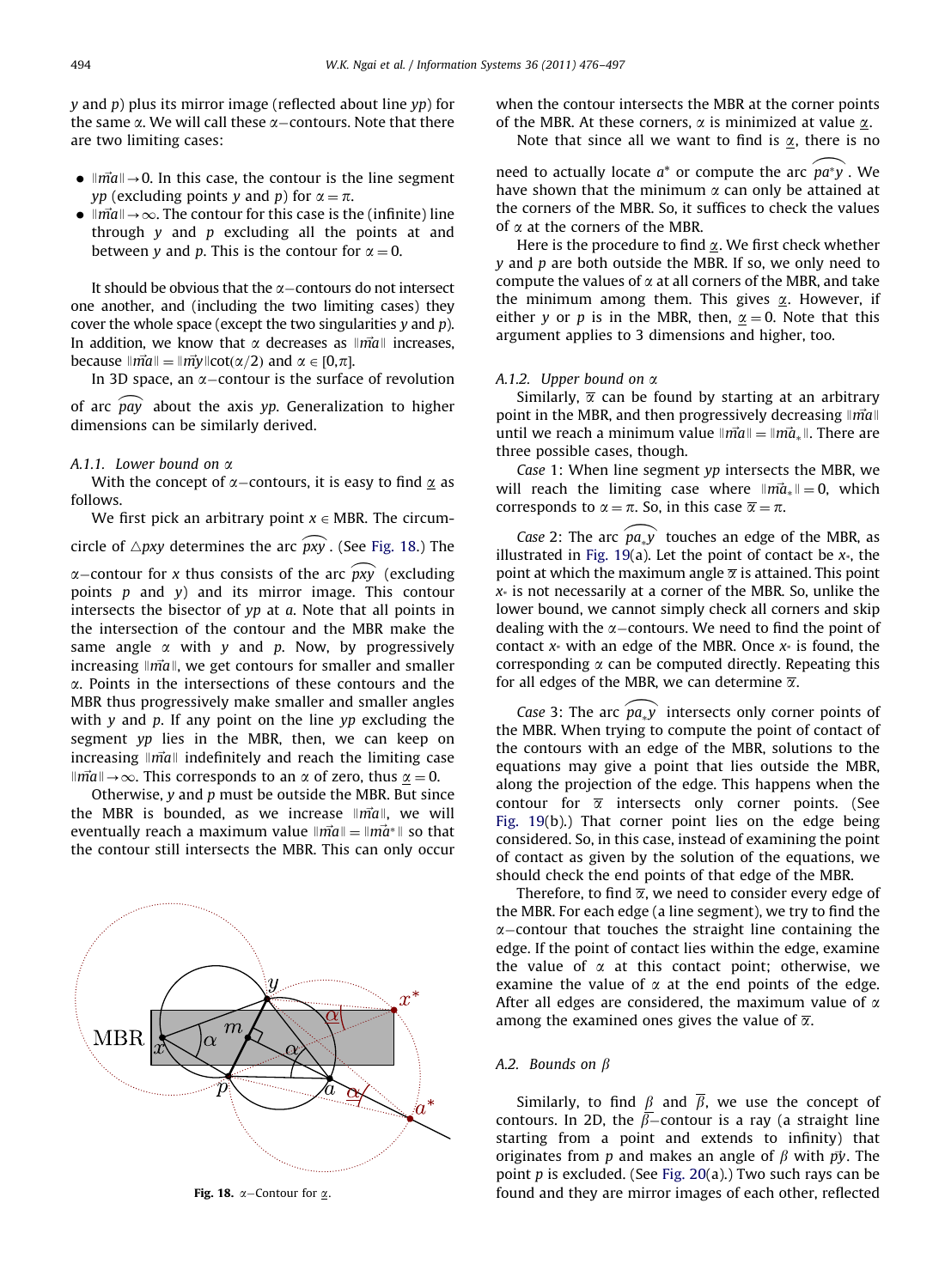<span id="page-19-0"></span>

Fig. 19.  $\alpha$ –Contours for  $\overline{\alpha}$ . (a) Touching an edge. (b) Intersecting an corner.



**Fig. 20.**  $\beta$ –Contours. (a) General case. (b)  $\beta$  = 0. (c)  $\overline{\beta}$  =  $\pi$ .

about the line yp. In 3D, the  $\beta$ -contour is the surface of revolution of these rays about the axis yp. Such a surface has the shape of a cone, with the apex removed. The idea of  $\beta$ -contours can be similarly extended to higher dimensions.

Like the  $\alpha$ -contours, we have two limiting cases:

- $\beta \rightarrow 0$ . In this case, the  $\beta$ -contour reduces to a single ray starting from p and extending in the direction of  $\vec{pv}$ . Again, the point p is excluded.
- $\bullet$   $\beta \rightarrow \pi$ . The  $\beta$ -contour also reduces to a single ray in this case, starting from  $p$ , but extending in the direction of  $\vec{vp}$  instead. The point p is excluded from this contour.

Since the  $\beta$ -contours are simply straight rays that radiate from the point p. The situation is much simpler. The maximum and minimum  $\beta$ -contours always intersect the MBR at the corners of the MBR, because the MBR is convex and the rays are straight. The only thing to care about is to check for the limiting cases.

#### A.2.1. Lower bound on  $\beta$

If the ray starting from  $p$  extending in the direction of  $p\bar{y}$  intersects the MBR (see Fig. 20(b)), then the minimum  $\beta$  is attained in that intersection, giving  $\beta = 0$ .

Otherwise, we just need to find the least value of  $\beta$ such that the  $\beta$ -contour intersects MBR. This contour must intersect the MBR at its corners. So, we only need to enumerate through all corner points of the MBR, calculating the value of  $\beta$  at those points, and take the minimum value of them. This gives the value  $\beta$ .

### A.2.2. Upper bound on  $\beta$

If the ray starting from p extending in the direction  $\vec{vp}$ intersects the MBR (see Fig. 20(c)), then the maximum  $\beta$  is attained in that intersection, giving  $\overline{\beta} = \pi$ .

Otherwise, we just need to find the greatest value of  $\beta$ such that the  $\beta$ -contour intersects MBR. This contour must intersect the MBR at its corners. So, we only need to go through all corner points of the MBR, and calculate the corresponding values of  $\beta$ . The maximum of them gives the value of  $\beta$ .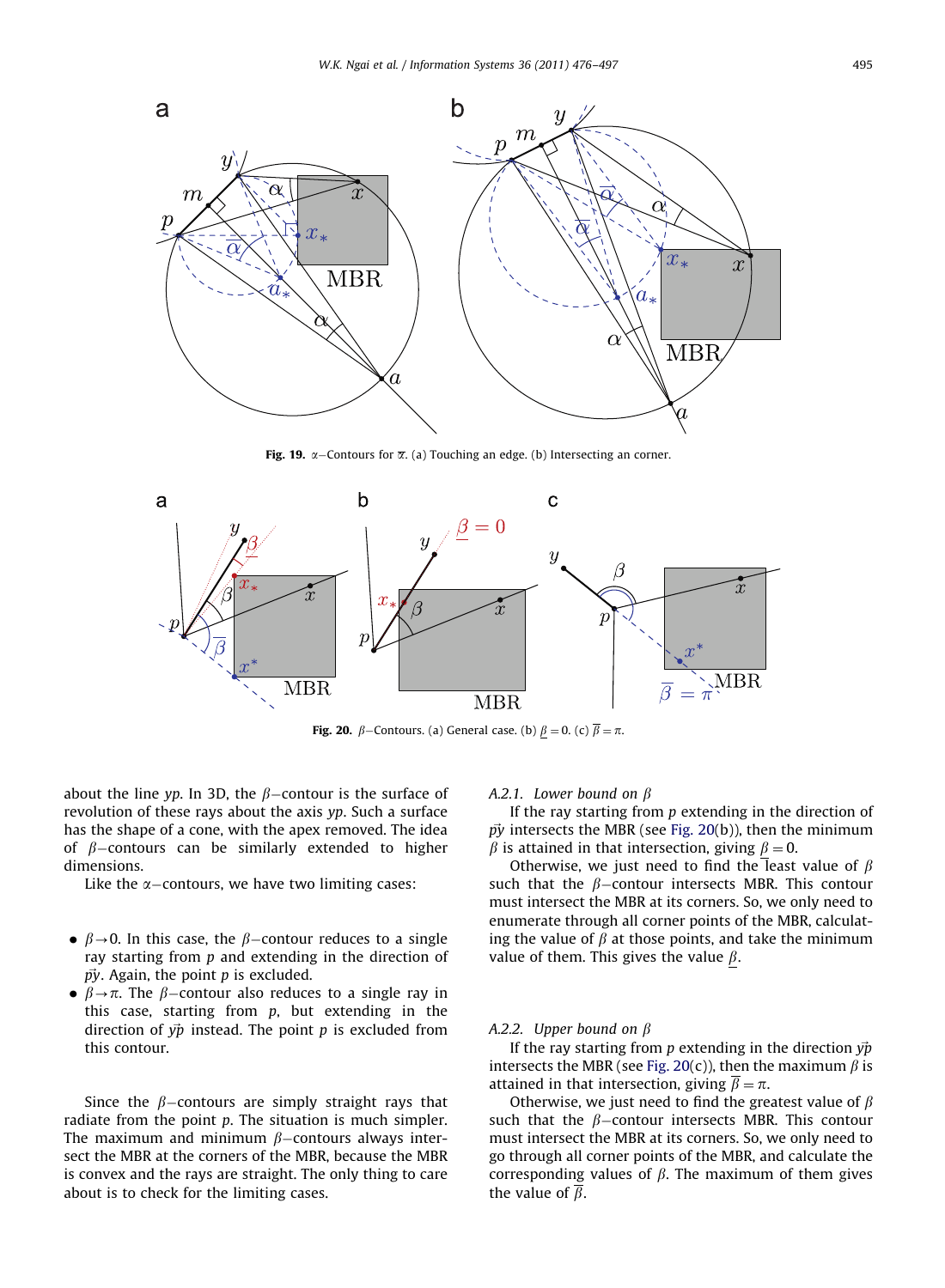# <span id="page-20-0"></span>A.3. Bounds on  $\gamma$

These can be found in a way similar to the bounds on  $\beta$ as described above. We only need to exchange the roles of  $p$ and y and those of  $\beta$  and  $\gamma$ . All the arguments in Section A.2 apply.

## Appendix B. Finding bounds on trigonometric functions

To compute the trigonometric bounds (Section 6), we need to find the upper and lower bounds of the trigonometric functions sine, cosine, secant and cosecant for angles that vary within a certain interval. The interval of the angles can be determined using the method described in Appendix A. In this appendix, we assume that we are given an interval  $\theta, \theta \in [0,\pi]$ . Our goal is to find the extreme values of trigonometric functions on any variable angle  $\theta \in [\theta, \overline{\theta}]$ .

For sine, we note that this continuous function is increasing in [0, $\pi/2$ ] and decreasing [ $\pi/2,\pi$ ], with a local maximum at  $\pi/2$ . So, to find its upper bound we first determine whether  $\pi/2 \in [\theta, \overline{\theta}]$ . If so, then  $\overline{\sin \theta} = 1$ . Otherwise,  $[\theta,\overline{\theta}]$  is either a subset of  $[0,\pi/2]$  or  $[\pi/2,\pi]$ . The sine function is continuous without local extrema in these intervals. So, the maximum value is attained at the end points of the interval being considered. Thus,  $\overline{\sin\theta}$  = max( $\sin\theta$ ,  $\sin\overline{\theta}$ ). For the lower bound, since sine has no local minimum in [0, $\pi$ ], we have:  $\sin\theta = \min(\sin\theta, \sin\theta)$ .

Since cosine is a decreasing, continuous function in  $[0,\pi]$ ,  $\overline{\cos\theta} = \cos\theta$  and  $\cos\theta = \cos\overline{\theta}$ .

The secant function is undefined at  $\pi/2$  and it is unbounded near  $\pi/2$ . So, when  $\pi/2 \in [\theta,\overline{\theta}]$ ,  $\overline{\sec \theta} = +\infty$ and  $\frac{\text{sec}\theta}{ } = -\infty$ . Fortunately, the applicability conditions of SEC bounds (Section 6.3) have eliminated this possibility. So, we only need to handle the cases  $[\theta,\overline{\theta}] \subseteq [0,\pi/2)$ and  $[\underline{\theta}, \overline{\theta}] \subseteq (\pi/2, \pi]$ . In either case, sec $\theta$  is a continuous, increasing function in the interval being considered. Therefore,  $\overline{\sec\theta} = \sec\theta$  and  $\sec\theta = \sec\theta$ .

The cosecant function is undefined at 0 and  $\pi$ . We exclude these points from consideration and only consider the situation where  $[\theta,\overline{\theta}] \subseteq (0,\pi)$ . This is because the applicability conditions of the CSC bounds (Section 6.4) have eliminated the possibility of  $\theta = 0$  or  $\pi$ . The cosecant function is continuous and decreasing within  $(0,\pi/2]$  and increasing within  $[\pi/2,\pi)$ , with a local minimum at  $\pi/2$ . So, if  $\pi/2 \in [\theta,\overline{\theta}]$ , then csc $\theta = 1$ . Otherwise, csc $\theta$  must attain its minimum value at an end point of the interval being considered. Hence,  $\csc\theta = \min(\csc\theta, \csc\theta)$ . Since  $\csc\theta$  has no local maximum, we have:  $\overline{\csc \theta}$  = max $(\csc \theta, \csc \overline{\theta})$ .

The following formulae summarize the results of the above discussions.

$$
\overline{\sin \theta} = \begin{cases} 1 & \text{if } \pi/2 \in [\underline{\theta}, \overline{\theta}], \\ \max(\sin \underline{\theta}, \sin \overline{\theta}) & \text{otherwise,} \end{cases}
$$

 $\sin\theta = \min(\sin\theta, \sin\theta)$ ,

 $\overline{\cos \theta} = \cos \theta$ ,

$$
\underline{\cos\theta} = \cos\theta,
$$

$$
\overline{\sec \theta} = \begin{cases}\n+\infty & \text{if } \pi/2 \in [\underline{\theta}, \overline{\theta}], \\
\sec \overline{\theta} & \text{otherwise,} \n\end{cases}
$$
\n
$$
\underline{\sec \theta} = \begin{cases}\n-\infty & \text{if } \pi/2 \in [\underline{\theta}, \overline{\theta}], \\
\sec \underline{\theta} & \text{otherwise,} \n\end{cases}
$$

 $\overline{\csc\theta}$  = max $(\csc\theta,\csc\overline{\theta})$ ,

$$
\underline{\csc \theta} = \begin{cases} 1 & \text{if } \pi/2 \in [\underline{\theta}, \overline{\theta}], \\ \min(\csc \underline{\theta}, \csc \overline{\theta}) & \text{otherwise.} \end{cases}
$$

Note that the formulae for  $\overline{\csc \theta}$  and  $\csc \theta$  are valid only if  $\overline{\theta}$  $\overline{\theta}$  $\leq$   $(0,\pi)$ .

## References

- [1] M. Chau, R. Cheng, B. Kao, J. Ng, Uncertain data mining: an example in clustering location data, in: Pacific-Asia Conference on Knowledge Discovery and Data Mining, 2006.
- [2] W.K. Ngai, B. Kao, C.K. Chui, R. Cheng, M. Chau, K.Y. Yip, Efficient clustering of uncertain data, in: Proceedings of the Sixth International Conference on Data Mining, 2006, pp. 436–445.
- [3] J. Chen, R. Cheng, Efficient evaluation of imprecise locationdependent queries, in: Proceedings of the ICDE, 2007.
- [4] R. Cheng, Y. Zhang, E. Bertino, S. Prabhakar, Preserving user location privacy in mobile data management infrastructures, in: Proceedings of the Sixth Workshop on Privacy Enhancing Technologies, 2006.
- [5] M.F. Mokbel, C.-Y. Chow, W.G. Aref, The new casper: query processing for location services without compromising privacy, in: VLDB, 2006.
- [6] P. Misra, P. Enge, Global Positioning System: Signals, Measurements and Performance, second ed., Ganga-Jumuna Press, 2006.
- [7] W.R. Heinzelman, A. Chandrakasan, H. Balakrishnan, Energyefficient communication protocol for wireless microsensor networks, in: Proceedings of IEEE International Conference on System Sciences, 2000.
- [8] S. Bandyopadhyay, E.J. Coyle, An energy efficient hierarchical clustering algorithm for wireless sensor networks, in: Proceedings of IEEE INFOCOM, 2003.
- [9] O. Wolfson, H. Yin, Accuracy and resource consumption in tracking and location prediction, in: Advances in Spatial and Temporal Databases, 8th International Symposium, SSTD 2003, Lecture Notes in Computer Science, vol. 2750, Springer, Santorini Island, Greece, 2003, pp. 325–343.
- [10] D. Pfoser, C.S. Jensen, Capturing the uncertainty of moving-object representations, in: Proceedings of the Sixth International Symposium on Advances in Spatial Databases, 1999, pp. 111–132.
- [11] O. Wolfson, A.P. Sistla, S. Chamberlain, Y. Yesha, Updating and querying databases that track mobile units, Distributed and Parallel Databases 7 (3) (1999) 258–287.
- [12] N. Dalvi, D. Suciu, Efficient query evaluation on probabilistic databases, in: Proceedings of the 30th International Conference on Very Large Data Bases, 2004, pp. 864–875.
- [13] D. Barbara, H. Garcia-Molina, D. Porter, The management of probabilistic data, IEEE Transactions on Knowledge and Data Engineering 4 (5) (1992) 487–502.
- [14] R. Cheng, D.V. Kalashnikov, S. Prabhakar, Evaluating probabilistic queries over imprecise data, in: Proceedings of the 2003 ACM SIGMOD International Conference on Management of Data, 2003.
- [15] R. Cheng, D.V. Kalashnikov, S. Prabhakar, Querying imprecise data in moving object environments, IEEE Transactions on Knowledge and Data Engineering 16 (9) (2004) 1112–1127.
- [16] J. Chen, R. Cheng, Efficient evaluation of imprecise locationdependent queries, in: ICDE, IEEE, Istanbul, Turkey, 2007, pp. 586–595.
- [17] S.D. Lee, B. Kao, R. Cheng, Reducing UK-means to K-means, in: The First Workshop on Data Mining of Uncertain Data (DUNE), in conjunction with the 7th IEEE International Conference on Data Mining (ICDM), Omaha, NE, USA, 2007.
- [18] B. Kao, S.D. Lee, D.W. Cheung, W.-S. Ho, K.F. Chan, Clustering uncertain data using Voronoi diagrams, in: Proceedings of the